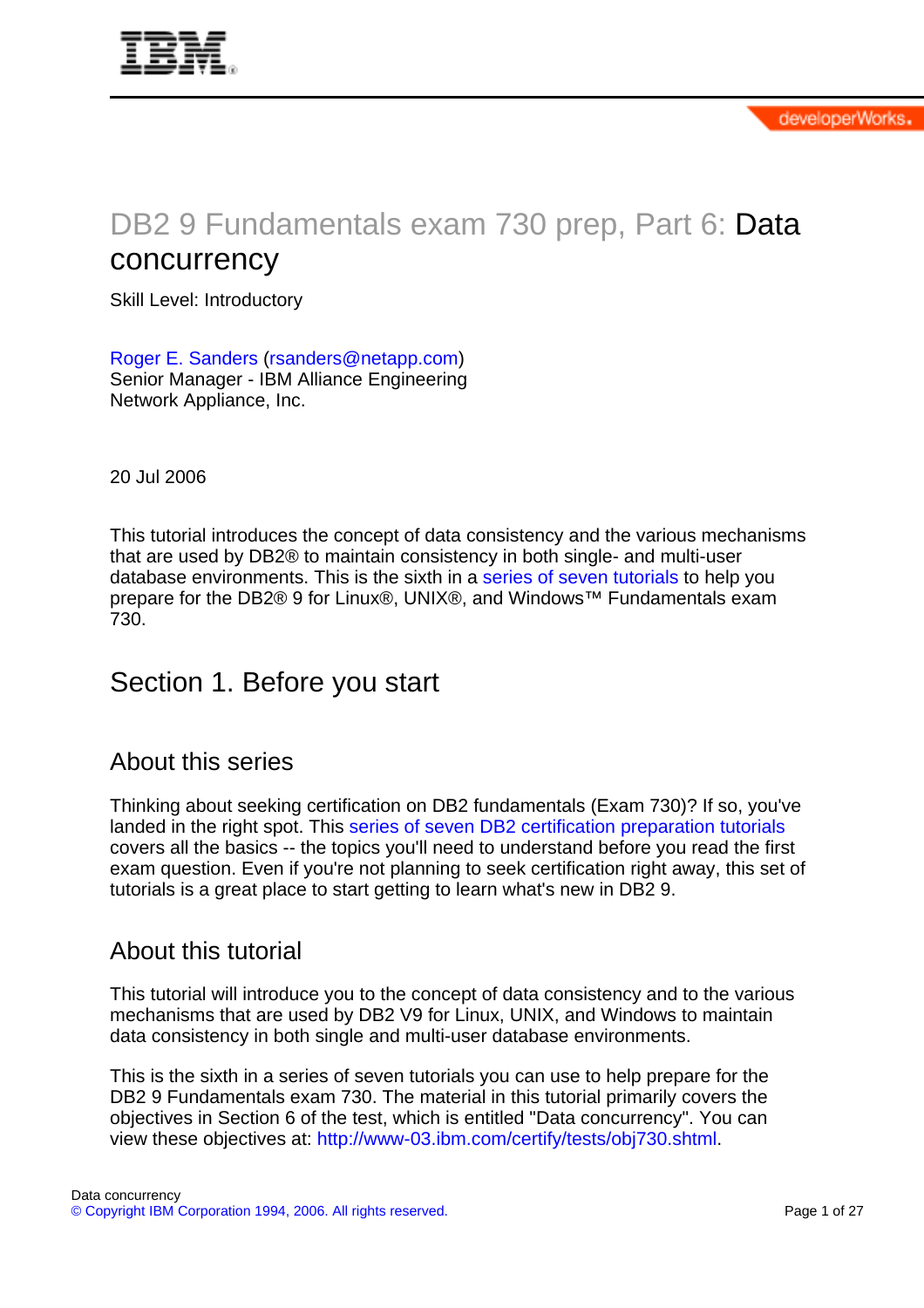# **Objectives**

After completing this tutorial, you should be able to:

- Identify factors that influence locking
- List objects on which locks can be obtained
- Identify characteristics of DB2 locks
- Identify the isolation level that should be used for a given situation

## **Prerequisites**

To understand some of the material presented in this tutorial, you should be familiar with the following terms:

- **Object:** Anything in a database that can be created or manipulated with SQL (e.g., tables, views, indexes, packages).
- **Table:** A logical structure that is used to present data as a collection of unordered rows with a fixed number of columns. Each column contains a set of values, each value of the same data type (or a subtype of the column's data type); the definitions of the columns make up the table structure, and the rows contain the actual table data.
- **Record:** The storage representation of a row in a table.
- **Field:** The storage representation of a column in a table.
- **Value:** A specific data item that can be found at each intersection of a row and column in a database table.
- **Structured Query Language (SQL):** A standardized language used to define objects and manipulate data in a relational database. (For more on SQL, see the fourth tutorial in this series.
- **DB2 optimizer:** A component of the SQL precompiler that chooses an access plan for a Data Manipulation Language (DML) SQL statement by modeling the execution cost of several alternative access plans and choosing the one with the minimal estimated cost.

# System requirements

You do not need a copy of DB2 9 to complete this tutorial. However, you will get more out of the tutorial if you download the free trial version of [IBM DB2 9](http://www.ibm.com/developerworks/downloads/im/udb/?S_TACT=105AGX19&S_CMP=db2cert) to work along with this tutorial.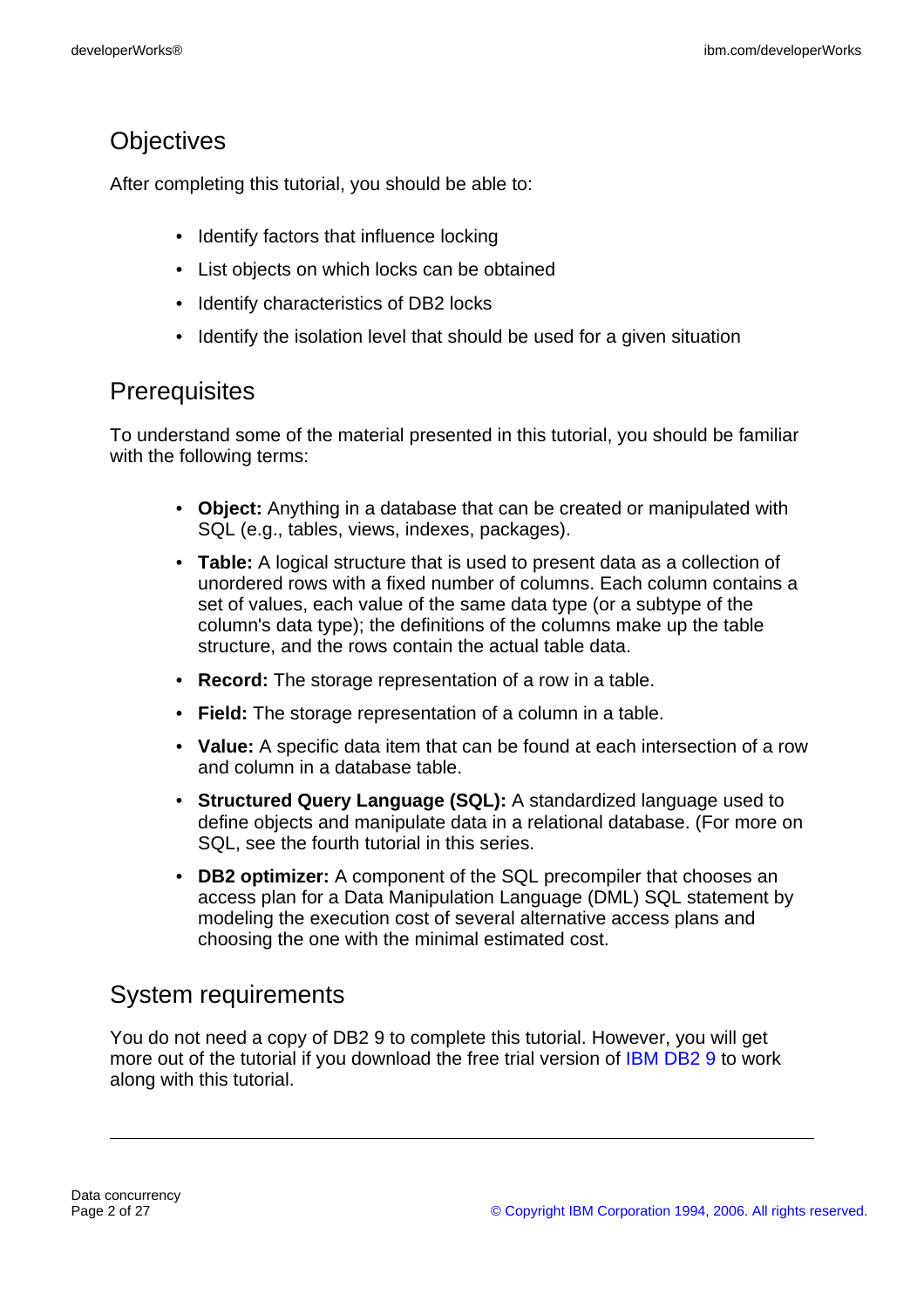# Section 2. Transactions

# Understanding data consistency

What is data consistency? The best way to answer this question is by example. Suppose your company owns a chain of restaurants and you have a database that is designed to keep track of supplies stored at each of those restaurants. To facilitate the supply-purchasing process, your database contains an inventory table for each restaurant in the chain. Whenever supplies are received or used by an individual restaurant, the corresponding inventory table for that restaurant is modified to reflect the changes.

Now, suppose some bottles of ketchup are physically moved from one restaurant to another. In order to accurately represent this inventory move, the ketchup bottle count value stored in the donating restaurant's table needs to be lowered and the ketchup bottle count value stored in the receiving restaurant's table needs to be raised. If a user lowers the ketchup bottle count in the donating restaurant's inventory table but fails to raise the ketchup bottle count in the receiving restaurant's inventory table, the data will become *inconsistent* - now the total ketchup bottle count for the chain of restaurants is no longer accurate.

Data in a database can become inconsistent if a user forgets to make all necessary changes (as in the previous example), if the system crashes while the user is in the middle of making changes, or if a database application for some reason stops prematurely. Inconsistency can also occur when several users are accessing the same database tables at the same time. In an effort to prevent data inconsistency, particularly in a multi-user environment, the following data consistency support mechanisms have been incorporated into DB2's design:

- Transactions
- Isolation levels
- Locks

## Transactions and transaction boundaries

A transaction (also known as a unit of work ) is a recoverable sequence of one or more SQL operations, grouped together as a single unit, usually within an application process. The initiation and termination of a transaction defines points of database consistency; either the effects of all SQL operations performed within a transaction are applied to the database (committed), or the effects of all SQL operations performed are completely undone and thrown away (rolled back).

With embedded SQL applications and scripts run from the Command Center, the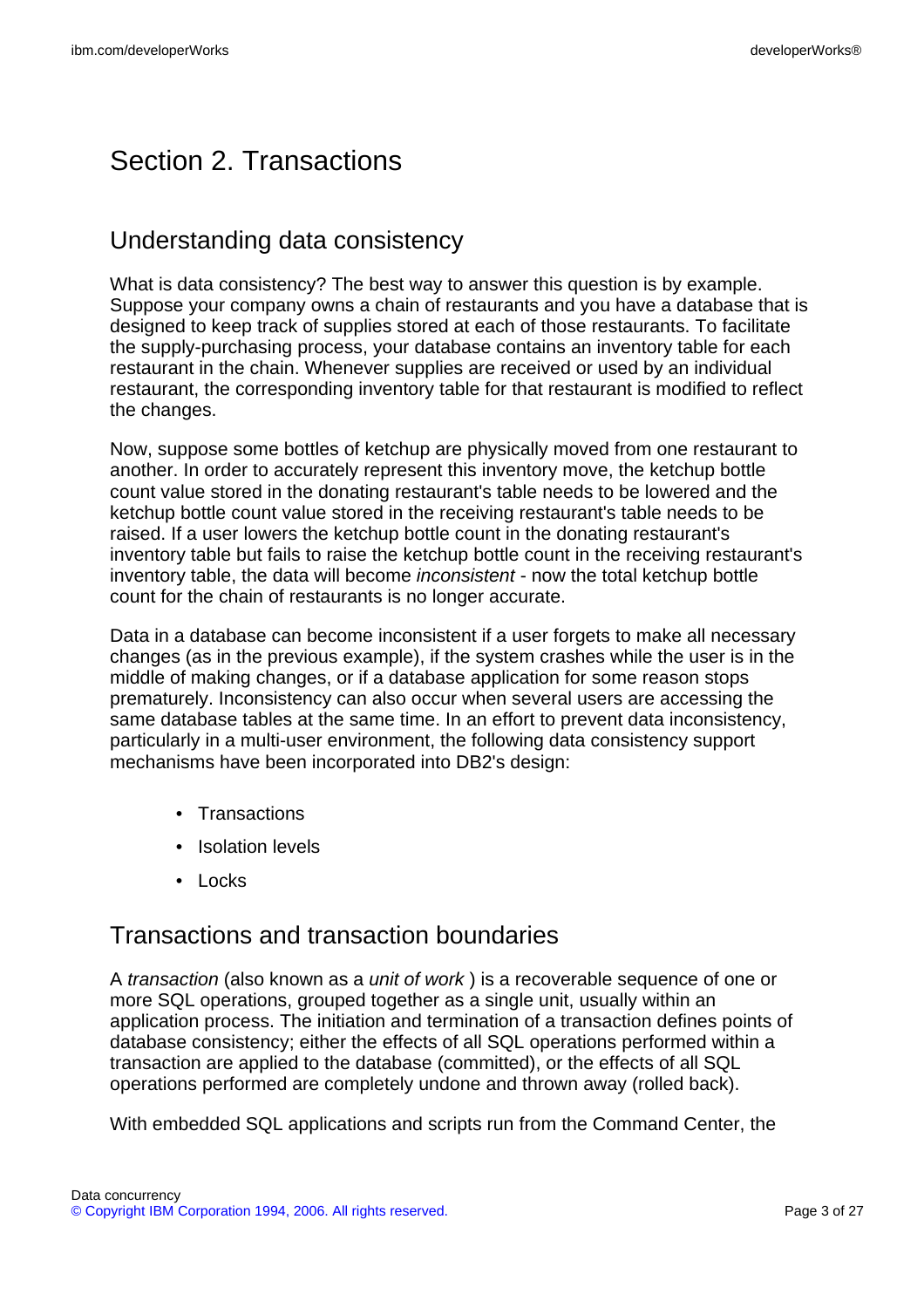Script Center, or the Command Line Processor, transactions are automatically initiated the first time an executable SQL statement is executed, either after a connection to a database been established or after an existing transaction has been terminated. Once initiated, a transaction must be explicitly terminated by the user or application that initiated it, unless a process known as automatic commit is being used (in which case each individual SQL statement submitted for execution is treated as a single transaction that is implicitly committed as soon as it is executed).

In most cases, transactions are terminated by executing either the COMMIT or the ROLLBACK statement. When the COMMIT statement is executed, all changes that have been made to the database since the transaction was initiated are made permanent -- that is, they are written to disk. When the ROLLBACK statement is executed, all changes that have been made to the database since the transaction was initiated are backed out and the database is returned to the state it was in before the transaction began. In either case, the database is guaranteed to be returned to a consistent state at the completion of the transaction.

It is important to note that, while transactions provide generic database consistency by ensuring that changes to data only become permanent after a transaction has been successfully committed, it is up to the user or application to ensure that the sequence of SQL operations performed within each transaction will always result in a consistent database.

## Effects of COMMIT and ROLLBACK operations

As noted, transactions are usually terminated by executing either the COMMIT or the ROLLBACK SQL statement. To understand how each of these statements work, it helps to look at an example.

If the following SQL statements are in the order shown:

#### **Listing 1. Simple workload consisting of three transactions**

CONNECT TO MY\_DB CREATE TABLE DEPARTMENT (DEPT ID INTEGER NOT NULL, DEPT NAME VARCHAR(20)) INSERT INTO DEPARTMENT VALUES(100, 'PAYROLL') INSERT INTO DEPARTMENT VALUES(200, 'ACCOUNTING') COMMIT INSERT INTO DEPARTMENT VALUES(300, 'SALES') ROLLBACK INSERT INTO DEPARTMENT VALUES(500, 'MARKETING') COMMIT

A table named DEPARTMENT is created that looks something like this:

| DEPT ID | <b>DEPT NAME</b>  |
|---------|-------------------|
| 100     | PAYROLL           |
| -200    | <b>ACCOUNTING</b> |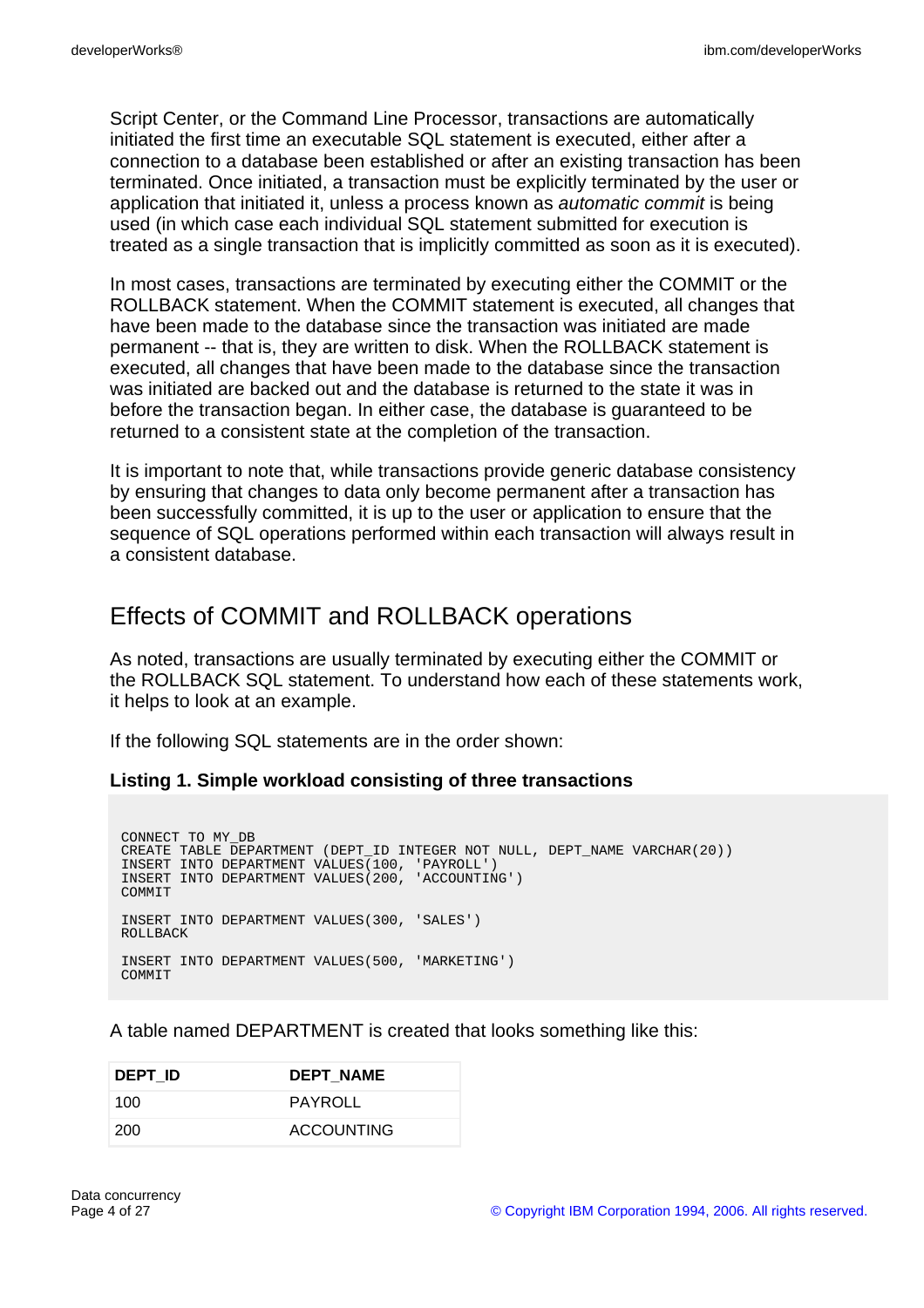500 MARKETING

That's because when the first COMMIT statement is executed, the creation of the table named DEPARTMENT, along with the insertion of two records into the DEPARTMENT table, will be made permanent. On the other hand, when the first ROLLBACK statement is executed, the third record inserted into the DEPARTMENT table is removed and the table is returned to the state it was in before the insert operation was performed. Finally, when the second COMMIT statement is executed, the insertion of the fourth record into the DEPARTMENT is made permanent and the database is again returned to a consistent state.

As you can see from this example, a commit or rollback operation only affects changes that are made within the transaction that the commit or rollback operation ends. As long as data changes remain uncommitted, other users and applications are usually unable to see them (there are exceptions, which we will look at later), and they can be backed out simply by performing a rollback operation. Once data changes are committed, however, they become accessible to other users and applications and can no longer be removed by a rollback operation.

# Effects of an unsuccessful transaction

We have just seen what happens when a transaction is terminated by a COMMIT or a ROLLBACK statement. But what happens if a system failure occurs before a transaction can be completed? In this case, the DB2 database manager will back out all uncommitted changes in order to restore the database consistency that it assumes existed when the transaction was initiated. Figure 1 compares the effects of a successful transaction with those of a transaction that fails before it can be successfully terminated.

### **Figure 1. Comparing successful and unsuccessful transactions**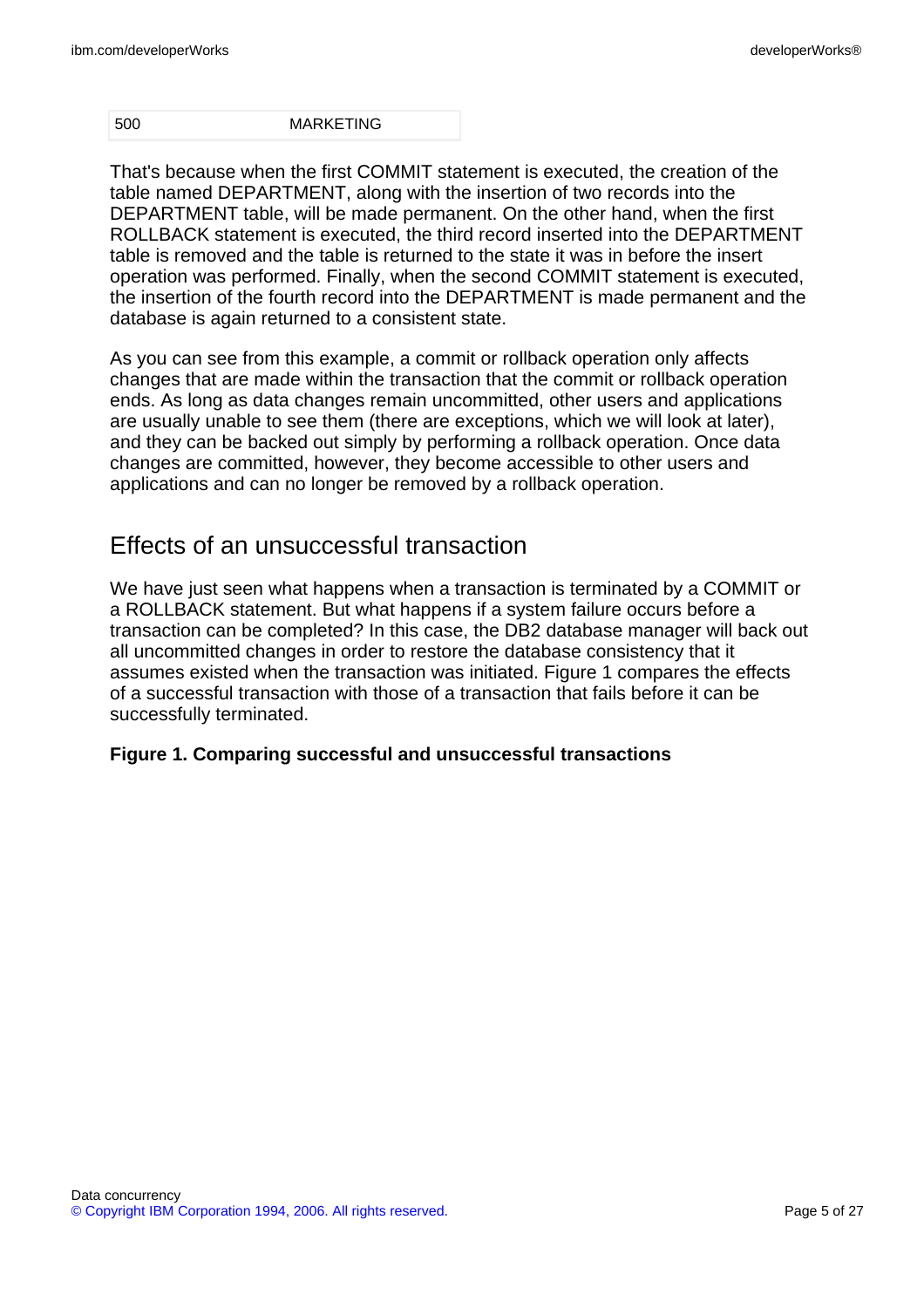

# <span id="page-5-0"></span>Section 3. Concurrency and isolation levels

## Phenomena that can occur when multiple users access a database

In single-user environments, each transaction runs serially and doesn't encounter interference from other transactions. However, in multi-user environments, transactions can (and often do) run simultaneously. As a result, each transaction has the potential to interfere with other active transactions. Transactions that have the potential of interfering with one another are said to be interleaved or parallel transactions, while transactions that run isolated from each other are said to be serializable, which means that the results of running them simultaneously will be no different from the results of running them one right after another (serially). When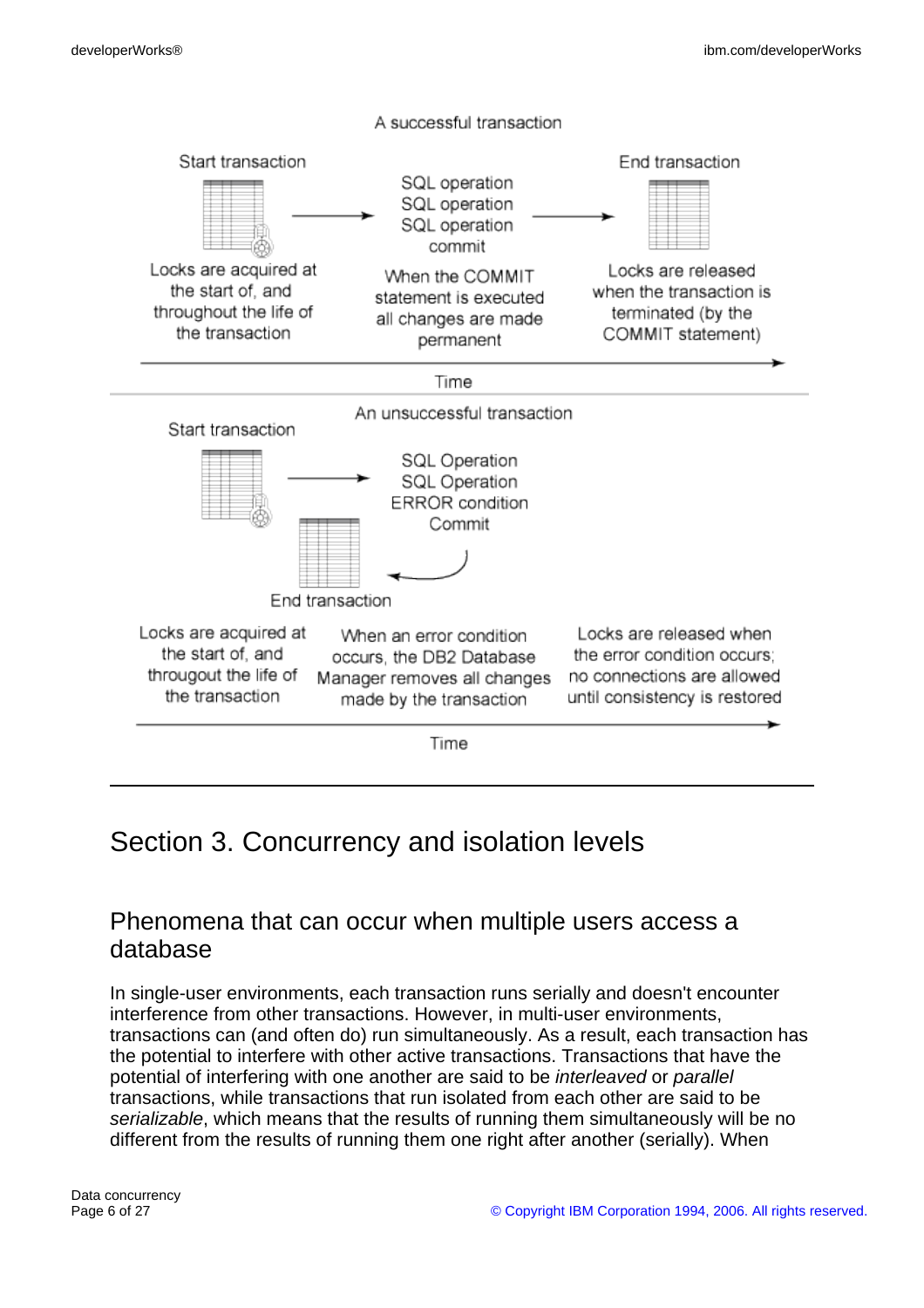parallel transactions are used in multi-user environments, four types or phenomena can occur:

- **Lost update:** This occurs when two transactions read and then attempt to update the same data, and one of the updates is lost. For example: Transaction 1 and Transaction 2 read the same row of data and both calculate new values for that row based upon the data read. If Transaction 1 updates the row with its new value and Transaction 2 updates the same row, the update operation performed by Transaction 1 is lost. Because of the way it has been designed, DB2 does not allow this type of phenomenon to occur.
- **Dirty read:** This occurs when a transaction reads data that has not yet been committed. For example: Transaction 1 changes a row of data and Transaction 2 reads the changed row before Transaction 1 has committed the change. If Transaction 1 rolls back the change, Transaction 2 will have read data that is considered to have never existed.
- **Nonrepeatable read:** This occurs when a transaction reads the same row of data twice, but gets different data values each time. For example: Transaction 1 reads a row of data and Transaction 2 changes or deletes that row and commits the change. When Transaction 1 attempts to reread the row, it will retrieve different data values (if the row was updated) or discover that the row no longer exists (if the row was deleted).
- **Phantom:** This occurs when a row of data that matches search criteria is not seen initially, but then seen in a later read operation. For example: Transaction 1 reads a set of rows that satisfy some search criteria and Transaction 2 inserts a new row that matches Transaction 1's search criteria. If Transaction 1 re-executes the query that produced the original set of rows, a different set of rows will be retrieved.

Maintaining database consistency and data integrity, while allowing more than one application to access the same data at the same time, is known as concurrency. One of the ways DB2 attempts to enforce concurrency is through the use of isolation levels, which determine how data used in one transaction is locked or isolated from other transactions while the first transaction works with it. DB2 uses the following isolation levels to enforce concurrency:

- Repeatable read
- Read stability
- Cursor stability
- Uncommitted read

The repeatable read isolation level prevents all phenomena, but greatly reduces the level of concurrency (the number of transactions that can access the same resource simultaneously) available. The uncommitted read isolation level provides the greatest level of concurrency, but allows all three phenomena to occur.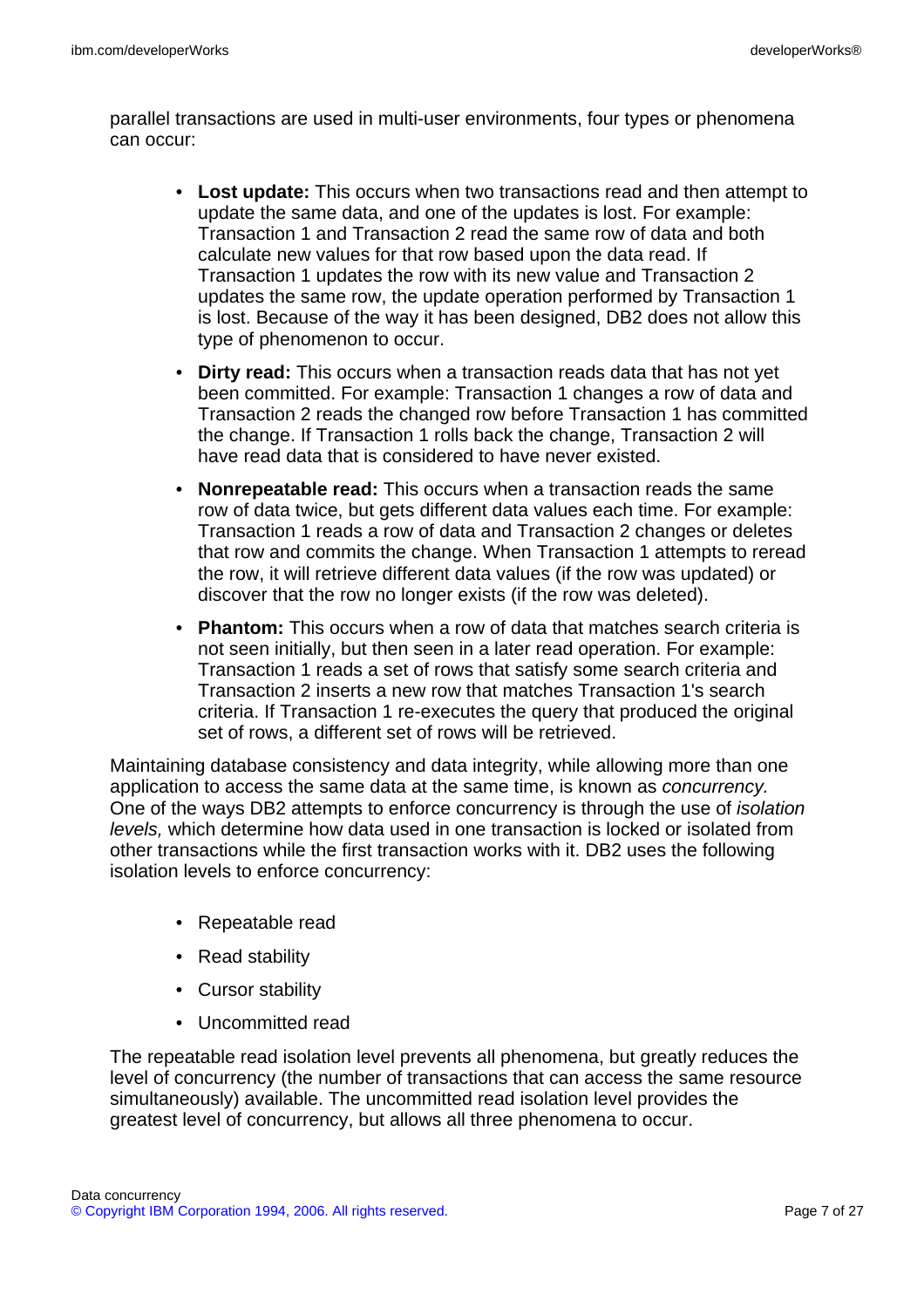# Repeatable read isolation level

The repeatable read isolation level is the most restrictive isolation level available. When it's used, the effects of one transaction are completely isolated from the effects of other concurrent transactions: dirty reads, non-repeatable reads, and phantoms can't occur. With repeatable read, every row that's referenced in any manner by the owning transaction is locked for the duration of that transaction. As a result, if the same SELECT statement is issued two or more times within the same transaction, the result data set produced will always be the same. Furthermore, transactions running under this isolation level can retrieve the same set of rows multiple times and perform any number of operations on them until terminated, either by a commit or a rollback operation. However, other transaction are prohibited from performing insert, update, or delete operations that would affect any row that has been accessed by the owning transaction as long as that transaction remains active. To quarantee this behavior, each row referenced by the owning transaction is locked - not just the rows that are actually retrieved or modified. So, if a transaction scans 1,000 rows in order to retrieve 10, locks are acquired and held on all 1,000 rows scanned rather than on just the 10 rows retrieved.

How does the repeatable read isolation level work in a real-world situation? Suppose you use a DB2 database to keep track of hotel records consisting of reservation and room rate information and you have a Web-based application that allows individuals to book rooms on a first-come, first-served basis. If your reservation application runs under the repeatable read isolation level, a customer scanning the database for a list of rooms available for a given date range can prevent you (the manager) from changing the room rate for any of the rooms accessed when resolving the customer's query. Similarly, other customers won't be able to make or cancel reservations that would cause the first customer's list of available rooms to change if the same query were to be run again (as long as the first customer's transaction remained active). However, you would be allowed to change room rates for any room record that was not read when the first customer's list was produced. Likewise, other customers can make or cancel room reservations for any room whose record was not read in order to produce a response to the first customer's query. This behavior is illustrated in Figure 2.

### **Figure 2. Example of the repeatable read isolation level**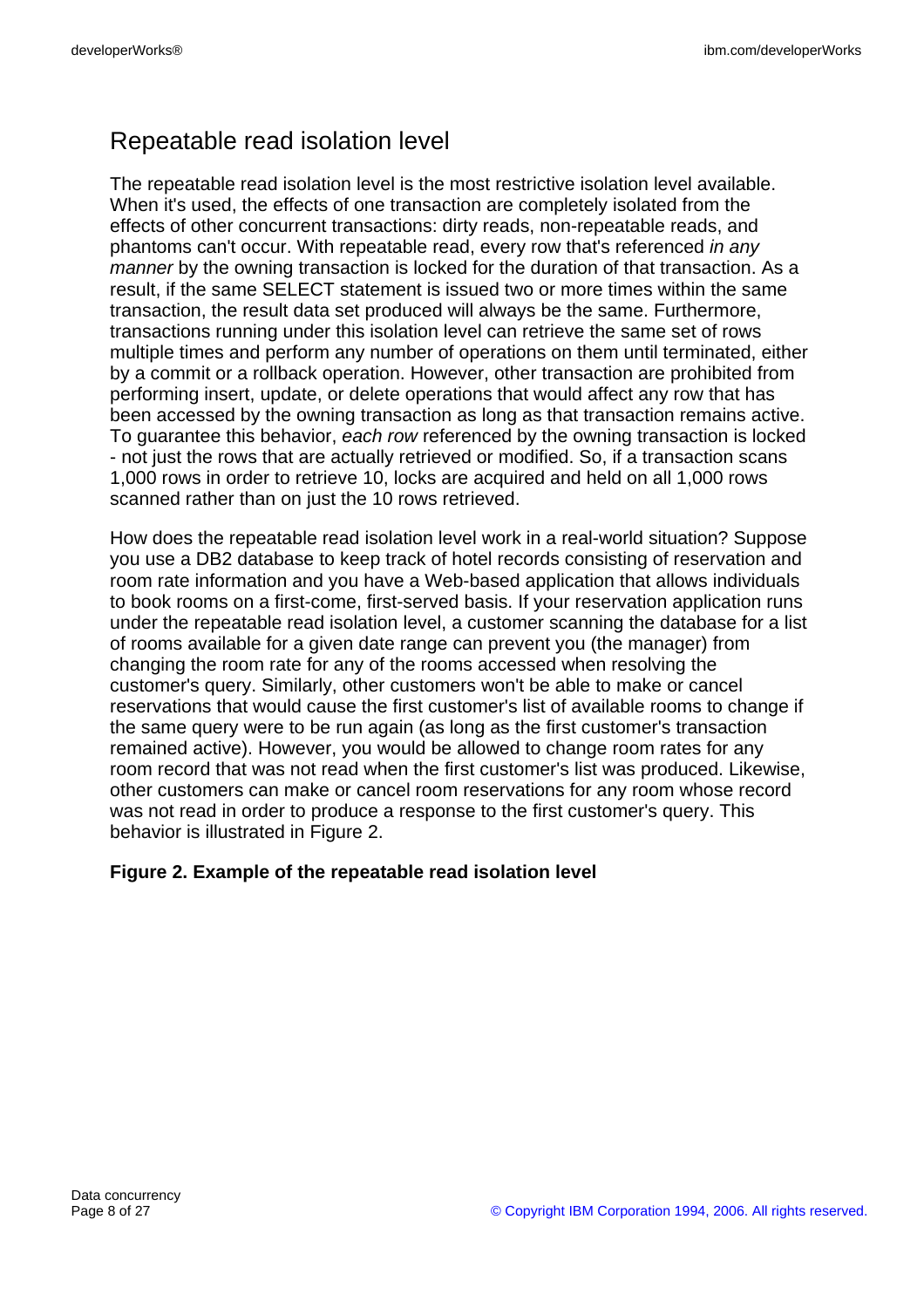

# Read stability isolation level

The read stability isolation level isn't quite as restrictive as the repeatable read level; therefore, it doesn't completely isolate one transaction from the effects of other, concurrent transactions. The read stability isolation level prevents dirty reads and non-repeatable reads; however, phantoms can occur. When this isolation level is used, only the rows that are actually retrieved or modified by the owning transaction are locked. So, if a transaction scans 1,000 rows in order to retrieve 10, locks are only acquired and held on the 10 rows retrieved, not on the 1,000 rows scanned. As a result, if the same SELECT statement is issued two or more times within the same transaction, the result data set produced may not be the same each time.

As with the repeatable read isolation level, transactions running under the read stability isolation level can retrieve a set of rows and perform any number of operations on them until terminated. Other transactions are prohibited from performing update or delete operations that would affect the set of rows retrieved by the owning transaction as long as that transaction exists; however, other transactions can perform insert operations. If rows inserted match the selection criteria of a query issued by the owning transaction, these rows may appear as phantoms in subsequent result data sets produced. Changes made to other rows by other transactions won't be seen until they have been committed.

So how does the read stability isolation level change the way our hotel reservation application works? When a customer scans the database to obtain a list of rooms available for a given date range, you will be able to change the rate for any room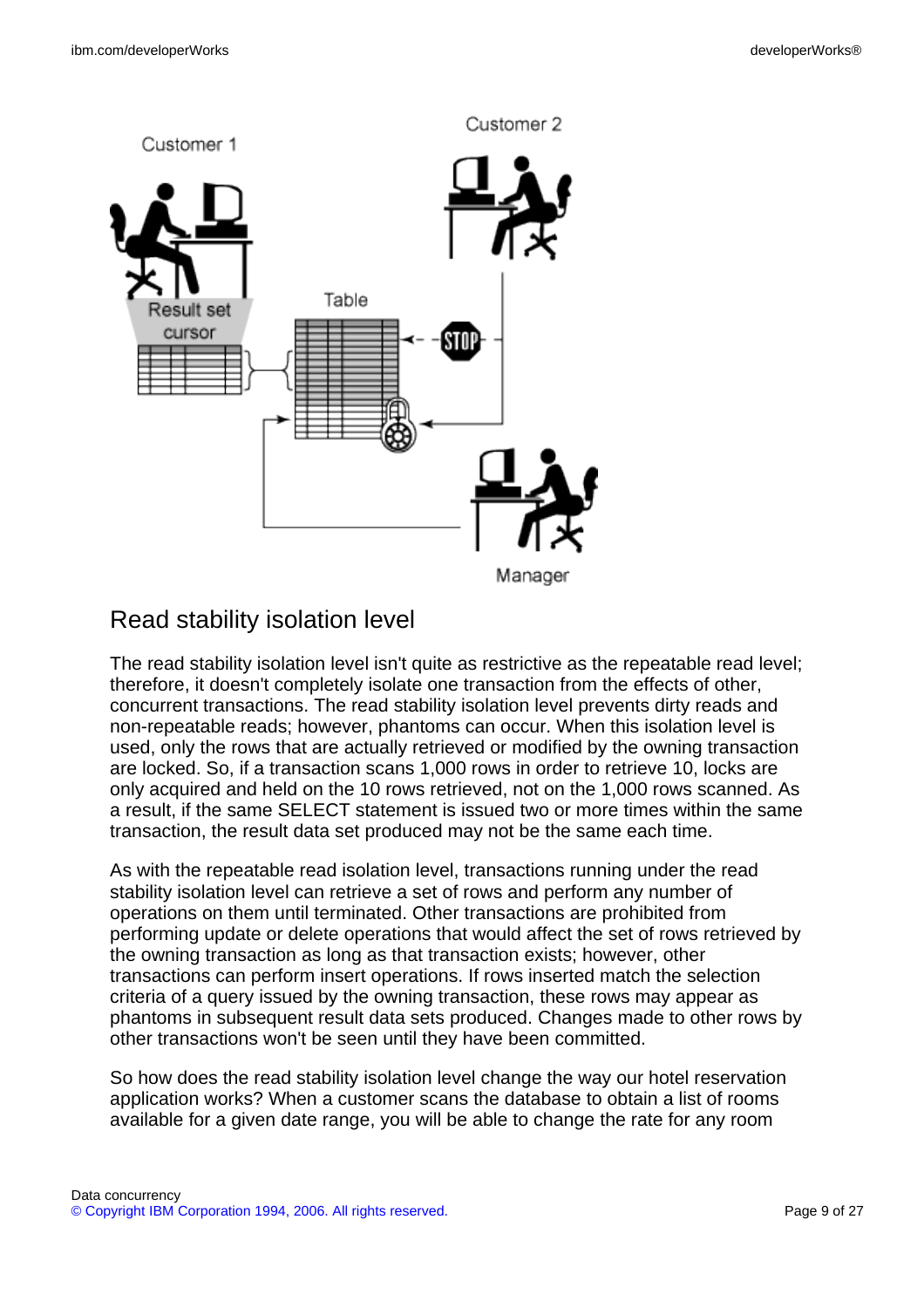that doesn't appear on the customer's list. Likewise, other customers will be able to make or cancel reservations that would cause the first customer's list of available rooms to change if the same query were to be run again. If the first customer queries the database for available rooms for the same date range, the list produced may contain new room rates and/or rooms that weren't available the first time the list was generated. This behavior is illustrated in Figure 3.



### **Figure 3. Example of the read stability isolation level**

# Cursor stability isolation level

The cursor stability isolation level is very relaxed in the way it isolates the effects of one transaction from the effects of other concurrent transactions. It prevents dirty reads; however, non-repeatable reads and phantoms can and may occur. That's because in most cases, the cursor stability isolation level only locks the row that is currently referenced by a cursor that was declared and opened by the owning transaction.

When a transaction using the cursor stability isolation level retrieves a row from a table via a cursor, no other transaction can update or delete that row while the cursor is positioned on it. However, other transactions can add new rows to the table as well as perform update or delete operations on rows positioned on either side of the locked row - provided that the locked row itself wasn't accessed using an index. Once acquired, the lock remains in effect until the cursor is repositioned or until the owning transaction is terminated. (If the cursor is repositioned, the lock being held on the previous row read is released and a new lock is acquired for the row the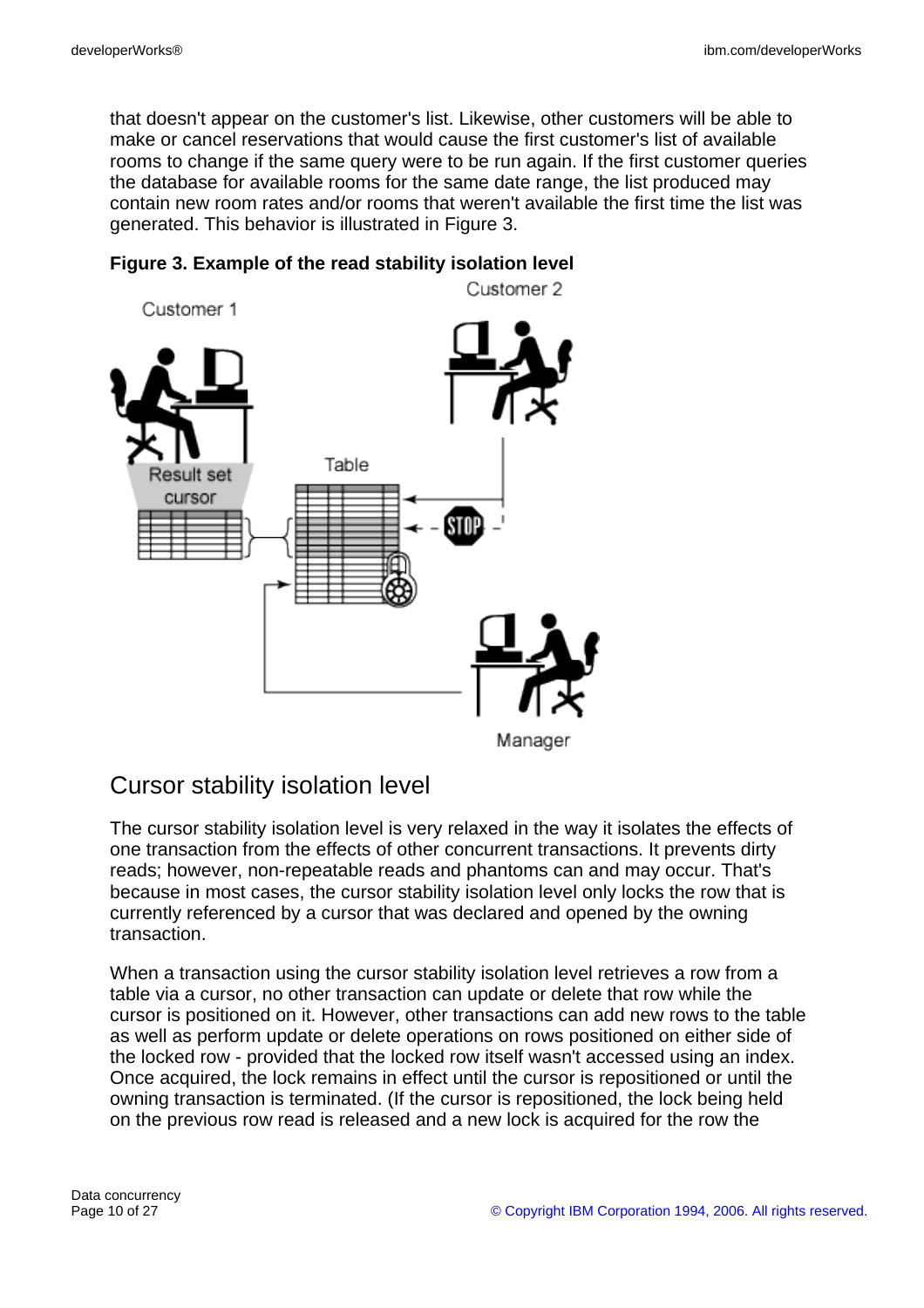cursor is now positioned on.) Furthermore, if the owning transaction modifies any row it retrieves, no other transaction is allowed to update or delete that row until the owning transaction is terminated, even though the cursor may no longer be positioned on the modified row. As with the repeatable read and read stability isolation levels, transactions using the cursor stability isolation level (which is the default isolation level used) won't see changes made to other rows by other transactions until those changes have been committed.

If our hotel reservation is running under the cursor stability isolation level, here's how it will operate. When a customer scans the database for a list of rooms available for a given date range and then views information about each room on the list produced, one room at a time, you will be able to change the room rates for any room in the hotel except for the room the customer is currently looking at (for the date range specified). Likewise, other customers will be able to make or cancel reservations for any room in the hotel except the room the customer is currently looking at (for the date range specified). However, neither you nor other customers will be able to do anything with the room record the first customer is currently looking at. When the first customer views information about another room in the list, you and other customers will be able to modify the room record the first customer was just looking at (provided the customer did not reserve it); however, no one will be allowed to change the room record the first customer is now looking at. This behavior is illustrated in Figure 4.



#### **Figure 4. Example of the cursor stability isolation level**

# Uncommitted read isolation level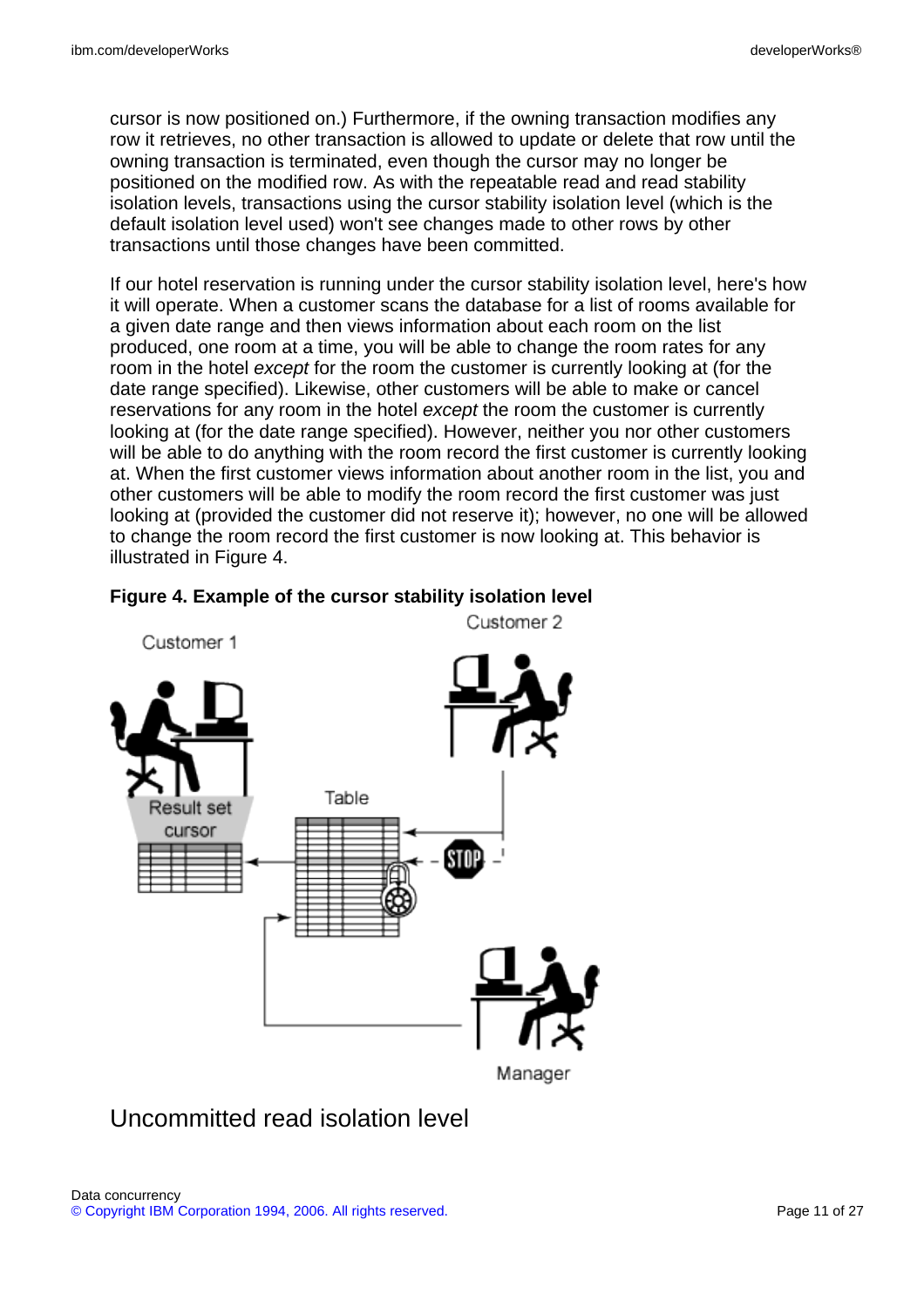The uncommitted read isolation level is the least restrictive isolation level available. In fact, when this isolation level is used, rows retrieved by a transaction are only locked if another transaction attempts to drop or alter the table the rows were retrieved from. Because rows usually remain unlocked when this isolation level is used, dirty reads, non-repeatable reads, and phantoms can occur. Therefore, the uncommitted read isolation level is typically used for transactions that access read-only tables and views and for transactions that execute SELECT statements for which uncommitted data from other transactions will have no adverse affect.

As the name implies, transactions running under the uncommitted read isolation level can see changes made to rows by other transactions before those changes have been committed. However, such transactions can neither see nor access tables, views, and indexes that are created by other transactions until those transactions themselves have been committed. The same applies to existing tables, views, or indexes that have been dropped; transactions using the uncommitted read will only learn that these objects no longer exist when the transaction that dropped them is committed. (It's important to note that when a transaction running under the this isolation level uses an updatable cursor, the transaction will behave as if it is running under the cursor stability isolation level, and the constraints of the cursor stability isolation level will apply.)

So how would the uncommitted read isolation level affect our hotel reservation application? Now, when a customer scans the database to obtain a list of available rooms for a given date range, you will be able to change the room rates for any room in the hotel over any date range. Likewise, other customers will be able to make or cancel reservations for any room in the hotel including the room the customer is currently looking at (for the date range specified). In addition, the list of rooms produced for the first customer may contain records for rooms that other customers are in the processing of reserving that are not really available. This behavior is illustrated in Figure 5.

#### **Figure 5. Example of the uncommitted read isolation level**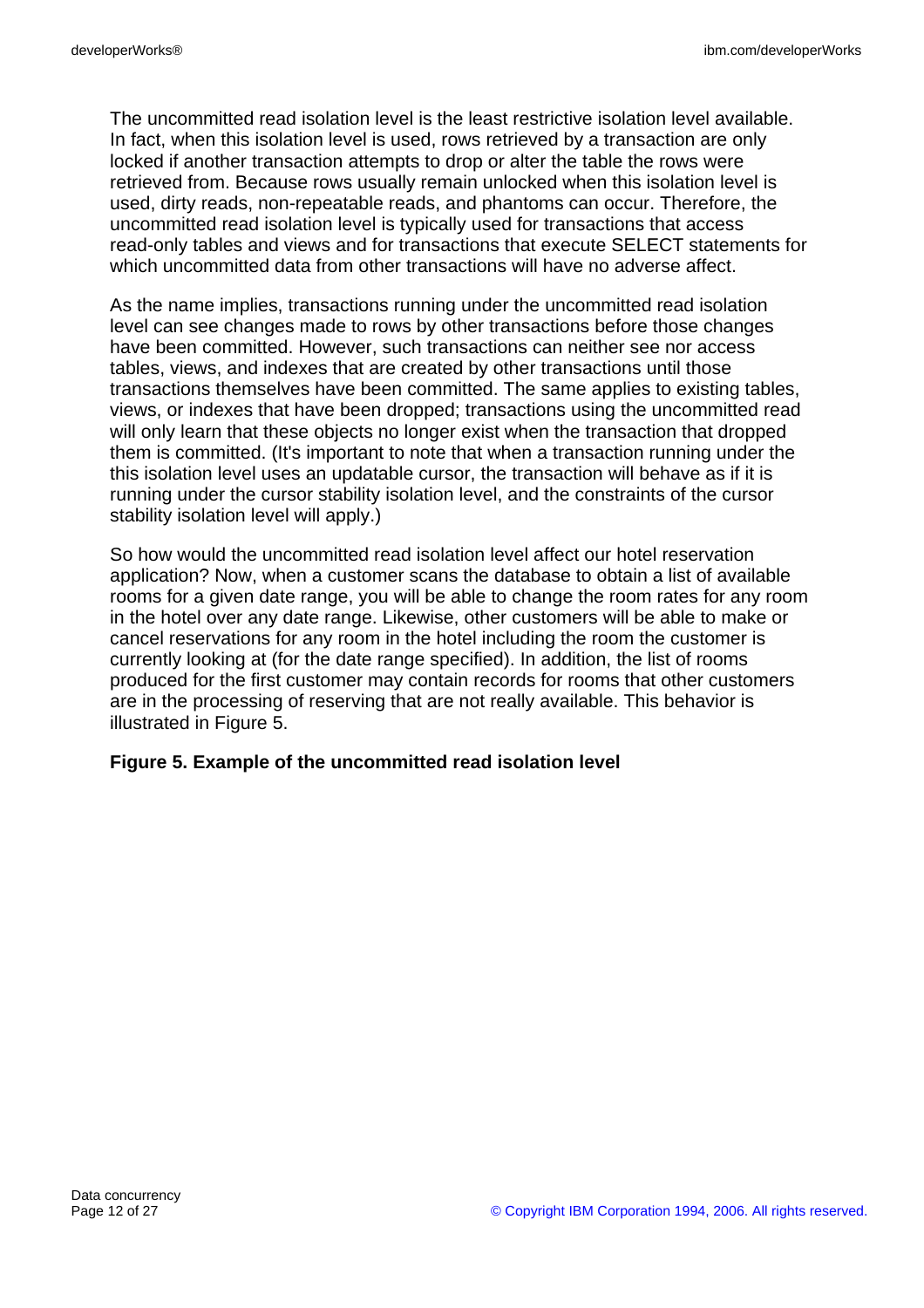

# Choosing the proper isolation level

The isolation level used can influence how well the database supports concurrency and how well concurrent applications perform. Typically, the more restrictive the isolation level used, the less concurrency is possible - performance for some applications may be degraded as they wait for locks on resources to be released. So how do you decide which isolation level to use? The best way is to identify which types of phenomena are unacceptable, and then select an isolation level that will prevent those phenomena from occurring:

- Use the repeatable read isolation level if you're executing large queries and you don't want concurrent transactions to have the ability to make changes that could cause the query to return different results if run more than once.
- Use the read stability isolation level when you want some level of concurrency between applications, yet you also want qualified rows to remain stable for the duration of an individual transaction.
- Use the cursor stability isolation level when you want maximum concurrency between applications, yet you don't want queries to see uncommitted data.
- Use the uncommitted read isolation level if you're executing queries on read-only tables/views/databases, or if it doesn't matter whether a query returns uncommitted data values.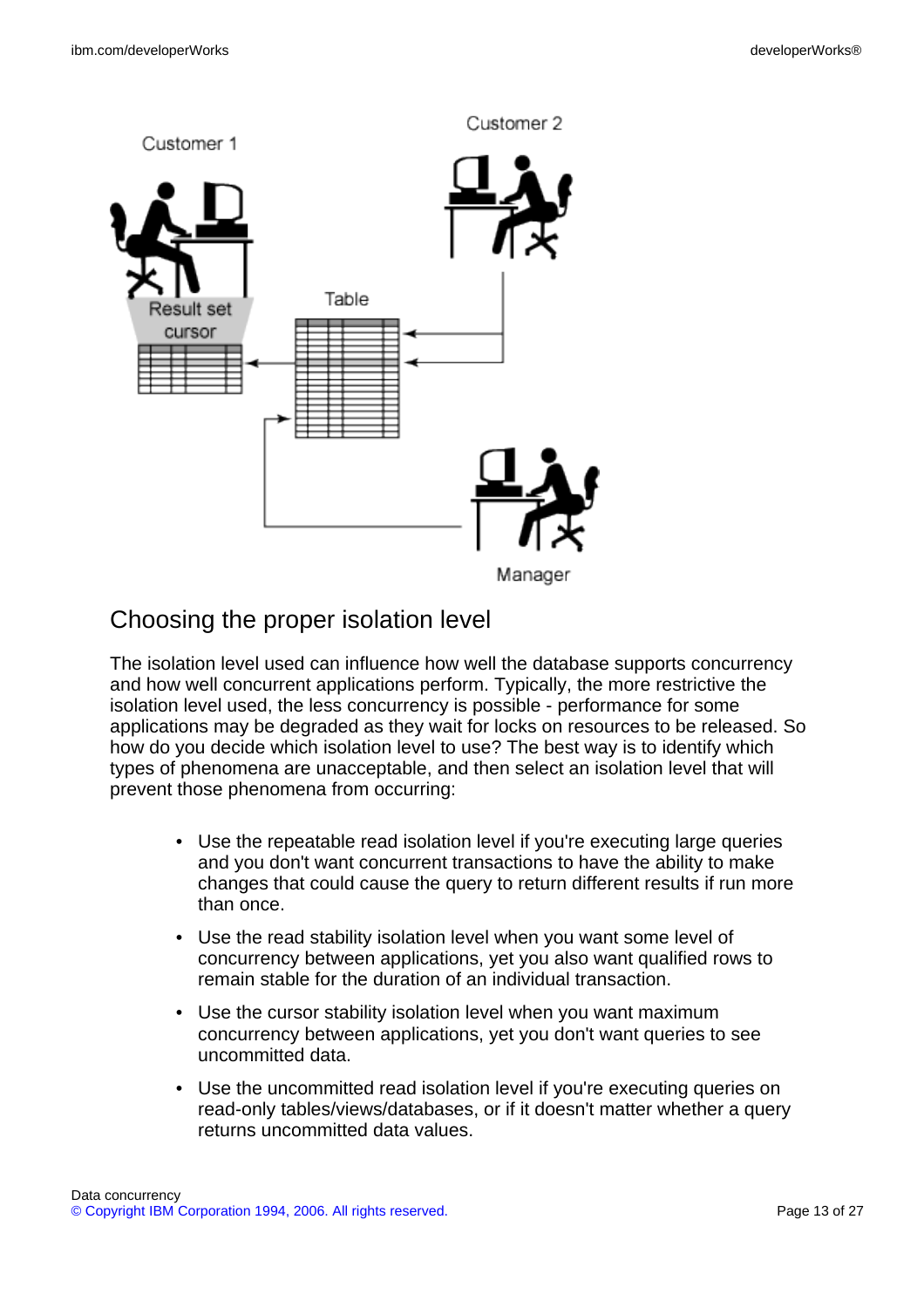# Specifying the isolation level to use

Although isolation levels control behavior at the transaction level, they are actually set at the application level:

- For embedded SQL applications, the isolation level is specified at precompile time or when the application is bound to a database (if deferred binding is used). In this case, the isolation level is set using the ISOLATION option of the PRECOMPILE or BIND command.
- For Open Database Connectivity (ODBC) and Call Level Interface (CLI) applications, the isolation level is set at application run time by calling the SQLSetConnectAttr() function with the SQL\_ATTR\_TXN\_ISOLATION connection attribute specified. (Alternatively, the isolation level for ODBC/CLI applications can be set by assigning a value to the TXNISOLATION keyword in the db2cli.ini configuration file; however, this approach does not provide the flexibility to change isolation levels for different transactions within a single application that the first approach does.)
- For Java Database Connectivity (JDBC) and SQLJ applications, the isolation level is set at application run time by calling the setTransactionIsolation() method that resides within DB2's java.sql connection interface.

When the isolation level for an application isn't explicitly set using one of these methods, the cursor stability isolation level is used as the default. This default applies to DB2 commands, SQL statements, and scripts executed from the Command Line Processor (CLP) as well as to embedded SQL, ODBC/CLI, JDBC, and SQLJ applications. Therefore, it's also possible to specify the isolation level for operations that are to be performed from the DB2 Command Line Processor (as well as for scripts that are to be passed to the DB2 CLP for processing). In this case, the isolation level is set by executing the CHANGE ISOLATION command before a connection to a database is established.

With DB2 UDB version 8.1 and later, the ability to specify the isolation level that a particular query is to run under was provided in the form of the  $\text{WITH}$  [RR | RS |  $CS$  | UR ] clause that can be appended to a SELECT SQL statement. A simple SELECT statement that uses this clause looks something like this:

SELECT \* FROM EMPLOYEE WHERE EMPID = '001' WITH RR

If you have an application that needs to run in a less-restrictive isolation level the majority of the time (to support maximum concurrency), but contains some queries for which you must not see phenomena, this clause provides an excellent method that can be used to help you meet your objective.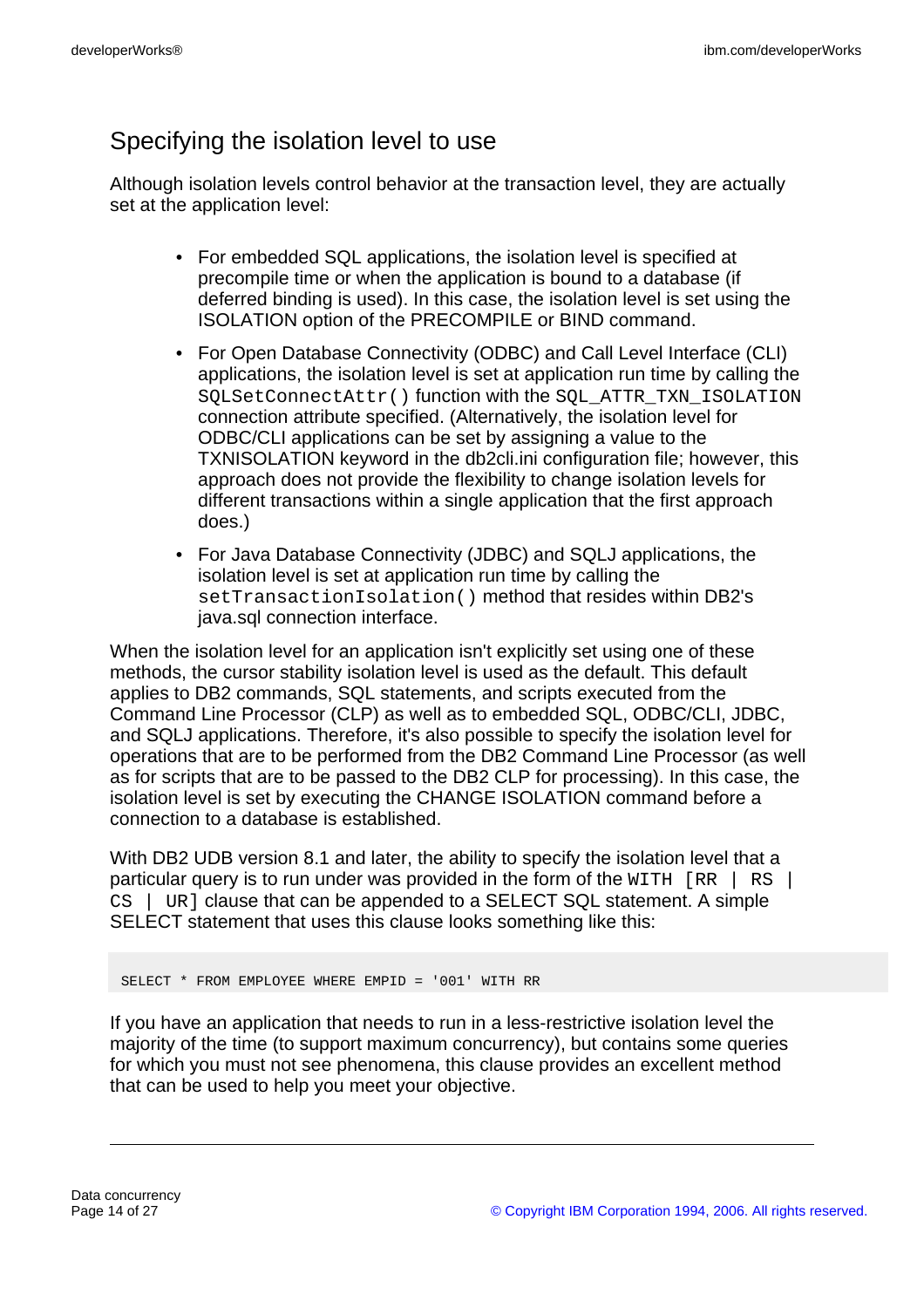# Section 4. Locks

## How locking works

In the section [Concurrency and isolation levels](#page-5-0), you saw that DB2 isolates transactions from each other through the use of locks. A lock is a mechanism that is used to associate a data resource with a single transaction, with the purpose of controlling how other transactions interact with that resource while it is associated with the owning transaction. (The transaction that a locked resource is associated with is said to *hold* or *own* the lock.) The DB2 database manager uses locks to prohibit transactions from accessing uncommitted data written by other transactions (unless the Uncommitted Read isolation level is used) and to prohibit the updating of rows by other transactions when the owning transaction is using a restrictive isolation level. Once a lock is acquired, it is held until the owning transaction is terminated; at that point, the lock is released and the data resource is made available to other transactions.

If one transaction attempts to access a data resource in a way that is incompatible with the lock being held by another transaction (we'll look at lock compatibility shortly), that transaction must wait until the owning transaction has ended. This is known as a lock wait event. When a lock wait event occurs, the transaction attempting to access the data resource simply stops execution until the owning transaction has terminated and the incompatible lock is released.

## Lock attributes

All locks have the following basic attributes:

- **Object**: The object attribute identifies the data resource that is being locked. The DB2 database manager acquires locks on data resources, such as tablespaces, tables, and rows, whenever they are needed.
- **Size**: The size attribute specifies the physical size of the portion of the data resource that is being locked. A lock does not always have to control an entire data resource. For example, rather than giving an application exclusive control over an entire table, the DB2 database manager can give an application exclusive control over a specific row in a table.
- **Duration**: The duration attribute specifies the length of time for which a lock is held. A transaction's isolation level usually controls the duration of a lock.
- **Mode**: The mode attribute specifies the type of access allowed for the lock owner as well as the type of access permitted for concurrent users of the locked data resource. This attribute is commonly referred to as the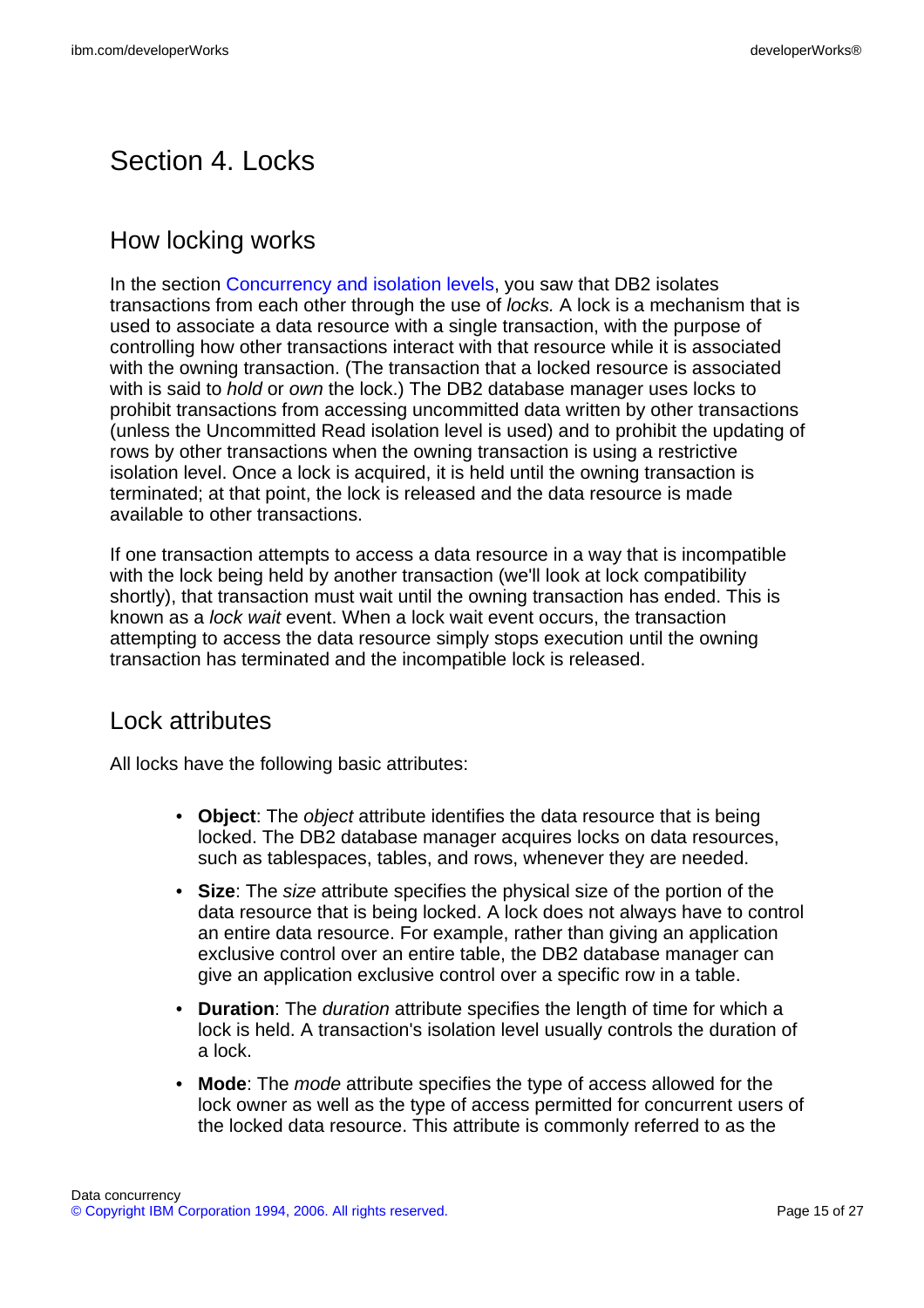lock state.

## Lock states

The state of a lock determines the type of access allowed for the lock owner as well as the type of access permitted for concurrent users of a locked data resource. Table 1 identifies the lock states that are available, in order of increasing control.

| ו מאופי ויי בטטו אנמופא  |                           |                                                                                                                                                                                                                                                                                                                                                                                                                                                                                                                                                                                          |
|--------------------------|---------------------------|------------------------------------------------------------------------------------------------------------------------------------------------------------------------------------------------------------------------------------------------------------------------------------------------------------------------------------------------------------------------------------------------------------------------------------------------------------------------------------------------------------------------------------------------------------------------------------------|
| <b>Lock State (Mode)</b> | <b>Applicable Objects</b> | <b>Description</b>                                                                                                                                                                                                                                                                                                                                                                                                                                                                                                                                                                       |
| Intent None (IN)         | Tablespaces and tables    | The lock owner can read data in<br>the locked table, including<br>uncommitted data, but cannot<br>change this data. In this mode,<br>the lock owner does not acquire<br>row-level locks; therefore, other<br>concurrent applications can<br>read and change data in the<br>table.                                                                                                                                                                                                                                                                                                        |
| Intent Share (IS)        | Tablespaces and tables    | The lock owner can read data in<br>the locked table, but cannot<br>change this data. Again,<br>because the lock owner does<br>not acquire row-level locks,<br>other concurrent applications<br>can both read and change data<br>in the table. (When a transaction<br>owns an Intent Share lock on a<br>table, it acquires a Share lock<br>on each row it reads.) This lock<br>is acquired when a transaction<br>does not convey the intent to<br>update rows in the table. (The<br>SELECT FOR UPDATE,<br>UPDATE  WHERE, and<br><b>INSERT</b> statements convey the<br>intent to update.) |
| Next Key Share (NS)      | Rows                      | The lock owner and all<br>concurrent transactions can<br>read, but cannot change, data in<br>the locked row. This lock is<br>acquired in place of a Share<br>lock on data that is read using<br>the Read Stability or Cursor<br>Stability transaction isolation<br>level.                                                                                                                                                                                                                                                                                                                |
| Share (S)                | Tables and rows           | The lock owner and any other<br>concurrent transactions can<br>read, but cannot change, data in<br>the locked table or row. As long<br>as a table is not Share locked,<br>individual rows in that table can<br>be Share locked. If, however, a<br>table is Share locked, row-level                                                                                                                                                                                                                                                                                                       |

#### **Table 1. Lock states**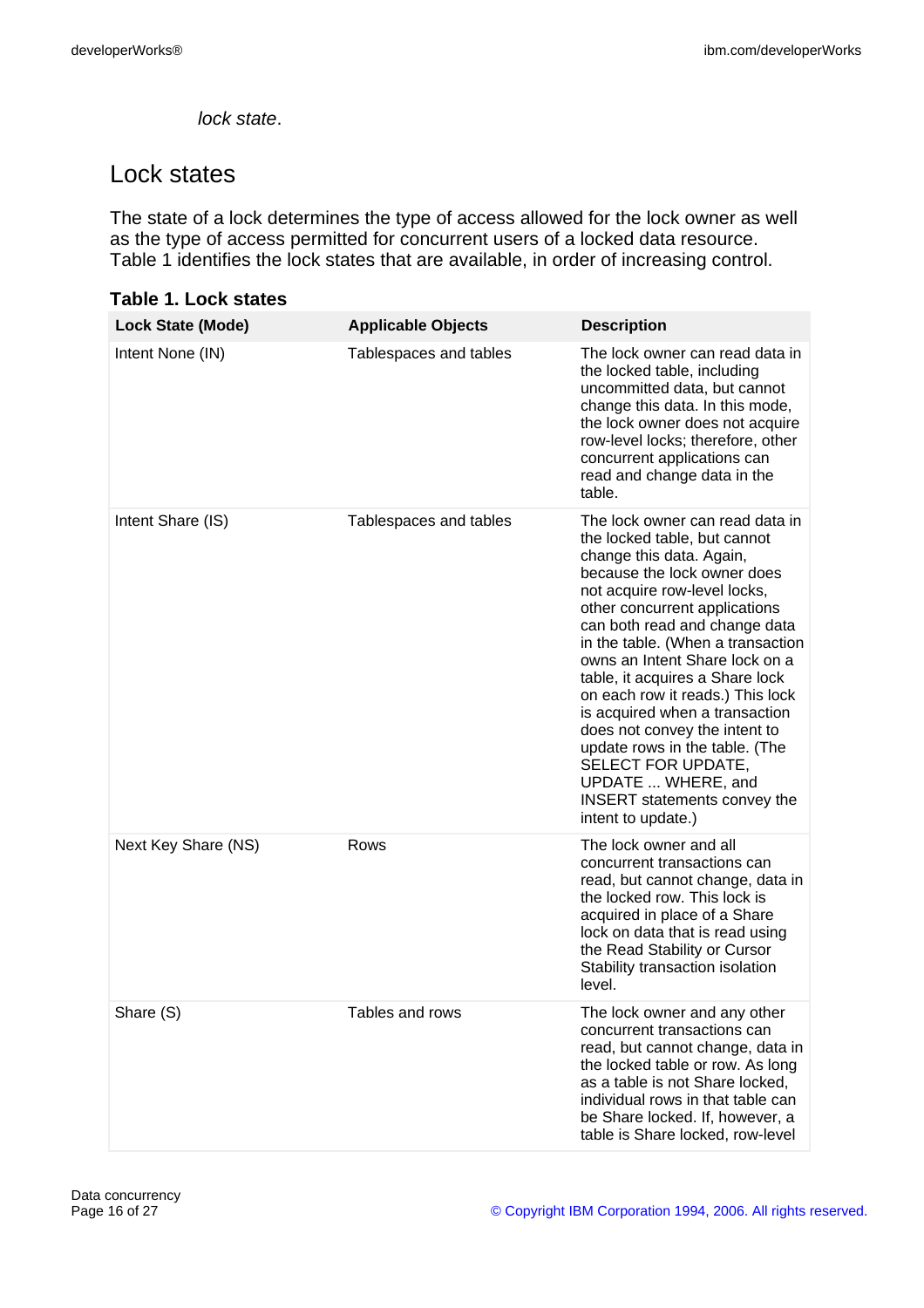|                                             |                        | Share locks in that table cannot<br>be acquired by the lock owner. If<br>either a table or a row is Share<br>locked, other concurrent<br>transactions can read the data,<br>but they cannot change it.                                                                                                                                                                                                                                                                                    |
|---------------------------------------------|------------------------|-------------------------------------------------------------------------------------------------------------------------------------------------------------------------------------------------------------------------------------------------------------------------------------------------------------------------------------------------------------------------------------------------------------------------------------------------------------------------------------------|
| Intent Exclusive (IX)                       | Tablespaces and tables | The lock owner and any other<br>concurrent applications can<br>read and change data in the<br>locked table. When the lock<br>owner reads data from the table,<br>it acquires a Share lock on each<br>row it reads, and it acquires<br>both an Update and an<br>Exclusive lock on each row it<br>updates. Other concurrent<br>applications can both read and<br>update the locked table. This<br>lock is acquired when a<br>transaction conveys the intent to<br>update rows in the table. |
| <b>Share With Intent Exclusive</b><br>(SIX) | <b>Tables</b>          | The lock owner can both read<br>and change data in the locked<br>table. The lock owner acquires<br>Exclusive locks on the rows it<br>updates but does not acquire<br>locks on rows that it reads;<br>therefore, other concurrent<br>applications can read but cannot<br>update the data in the locked<br>table.                                                                                                                                                                           |
| Update (U)                                  | Tables and rows        | The lock owner can update data<br>in the locked table and the lock<br>owner automatically acquires<br>Exclusive locks on any rows it<br>updates. Other concurrent<br>applications can read but cannot<br>update the data in the locked<br>table.                                                                                                                                                                                                                                          |
| Next Key Weak Exclusive (NW)                | Rows                   | The lock owner can read but<br>cannot change the locked row.<br>This lock is acquired on the next<br>row in a table when a row is<br>inserted into the index of a<br>noncatalog table.                                                                                                                                                                                                                                                                                                    |
| Exclusive (X)                               | Tables and rows        | The lock owner can both read<br>and change data in the locked<br>table or row. If an Exclusive lock<br>is acquired, only applications<br>using the Uncommitted Read<br>isolation level are allowed to<br>access the locked table or<br>row(s). Exclusive locks are<br>acquired for data resources that<br>are going to be manipulated<br>with the INSERT, UPDATE,                                                                                                                         |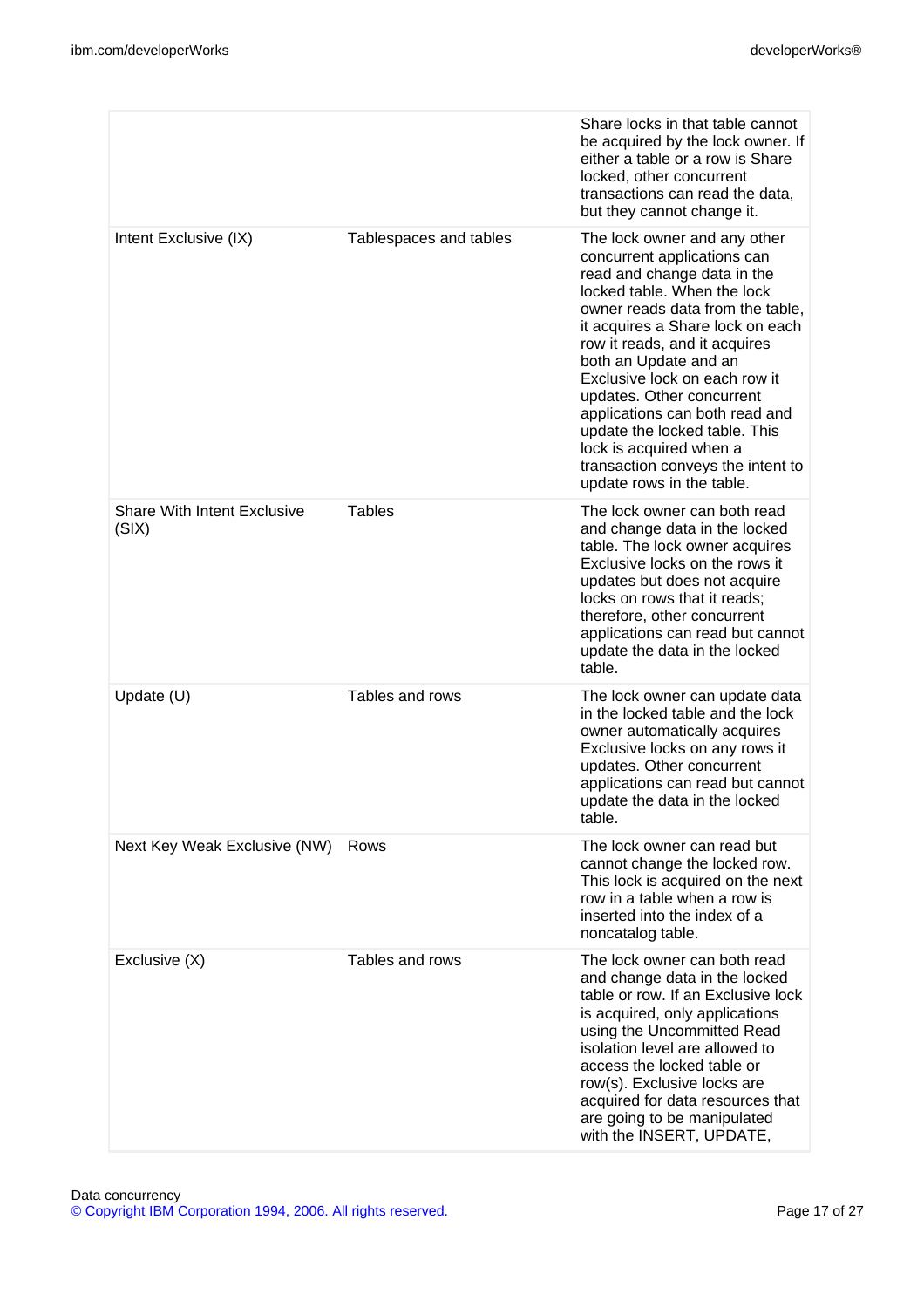|                     |                        | and/or DELETE statements.                                                                                                                                                                                                                                                                                                                 |
|---------------------|------------------------|-------------------------------------------------------------------------------------------------------------------------------------------------------------------------------------------------------------------------------------------------------------------------------------------------------------------------------------------|
| Weak Exclusive (W)  | Rows                   | The lock owner can read and<br>change the locked row. This<br>lock is acquired on a row when<br>it is inserted into a noncatalog<br>table.                                                                                                                                                                                                |
| Super Exclusive (Z) | Tablespaces and tables | The lock owner can alter a<br>table, drop a table, create an<br>index, or drop an index. This<br>lock is automatically acquired on<br>a table whenever a transaction<br>attempts to perform any one of<br>these operations. No other<br>concurrent transactions are<br>allowed to read or update the<br>table until this lock is removed. |

## How locks are acquired

In most cases, the DB2 database manager implicitly acquires locks as they are needed, and these locks remain under the DB2 database manager's control. Except in situations where the Uncommitted Read isolation level is used, a transaction never needs to explicitly request a lock. In fact, the only database object that can be explicitly locked by a transaction is a table. Figure 6 illustrates the logic that is used to determine which type of lock to acquire for a referenced object.



# **Figure 6. How locks are acquired**

The DB2 database manager always attempts to acquire row-level locks. However, this behavior can be modified by executing a special form of the ALTER TABLE statement, as follows: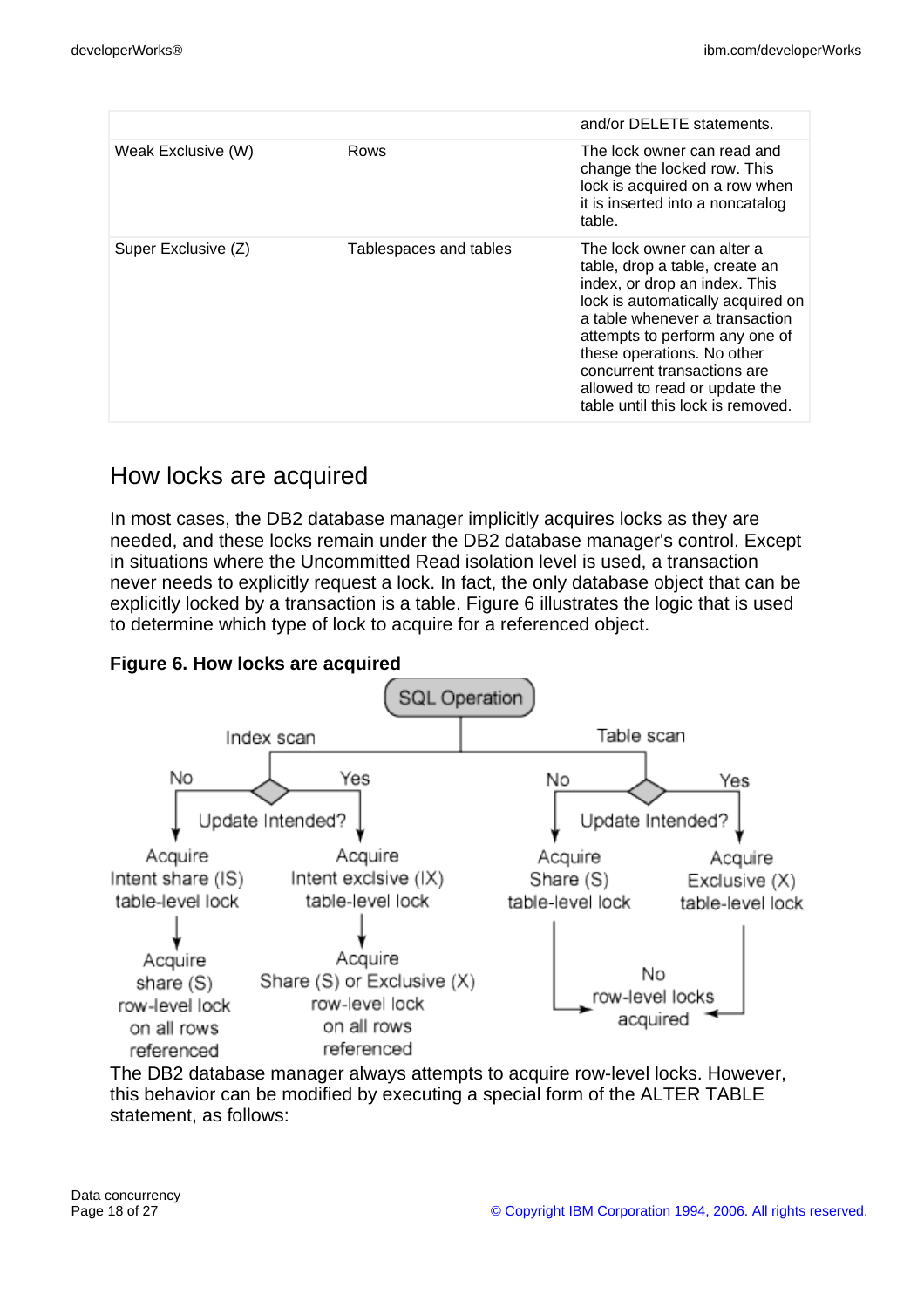ALTER TABLE [TableName] LOCKSIZE TABLE

where TableName identifies the name of an existing table for which all transactions are to acquire table-level locks for when accessing it.

The DB2 database manager can also be forced to acquire a table-level lock on a table for a specific transaction by executing the LOCK TABLE statement, as follows:

LOCK TABLE [TableName] IN [SHARE | EXCLUSIVE] MODE

where TableName identifies the name of an existing table for which a table-level lock is to be acquired (provided that no other transaction has an incompatible lock on this table). If this statement is executed with the SHARE mode specified, a table-level lock that will allow other transactions to read, but not change, the data stored in it will be acquired; if executed with the EXCLUSIVE mode specified, a table-level lock that does not allow other transactions to read or modify data stored in the table will be acquired.

# Section 5. Locks and performance

### Lock compatability

If the state of one lock placed on a data resource enables another lock to be placed on the same resource, the two locks (or states) are said to be compatible. Whenever one transaction holds a lock on a data resource and a second transaction requests a lock on the same resource, the DB2 database manager examines the two lock states to determine whether or not they are compatible. If the locks are compatible, the lock is granted to the second transaction (provided no other transaction is waiting for the data resource). If however, the locks are incompatible, the second transaction must wait until the first transaction releases its lock before it can gain access to the resource and continue processing. (If there is more than one incompatible lock in place, the second transaction must wait until all locks are released.) Refer to the IBM DB2 9 Administration Guide: Performance documentation (or search the DB2 Information Center for Lock type compatibility topics) for specific information on which locks are compatible with one another and which are not.

### Lock conversion

When a transaction attempts to access a data resource that it already holds a lock on, and the mode of access needed requires a more restrictive lock than the one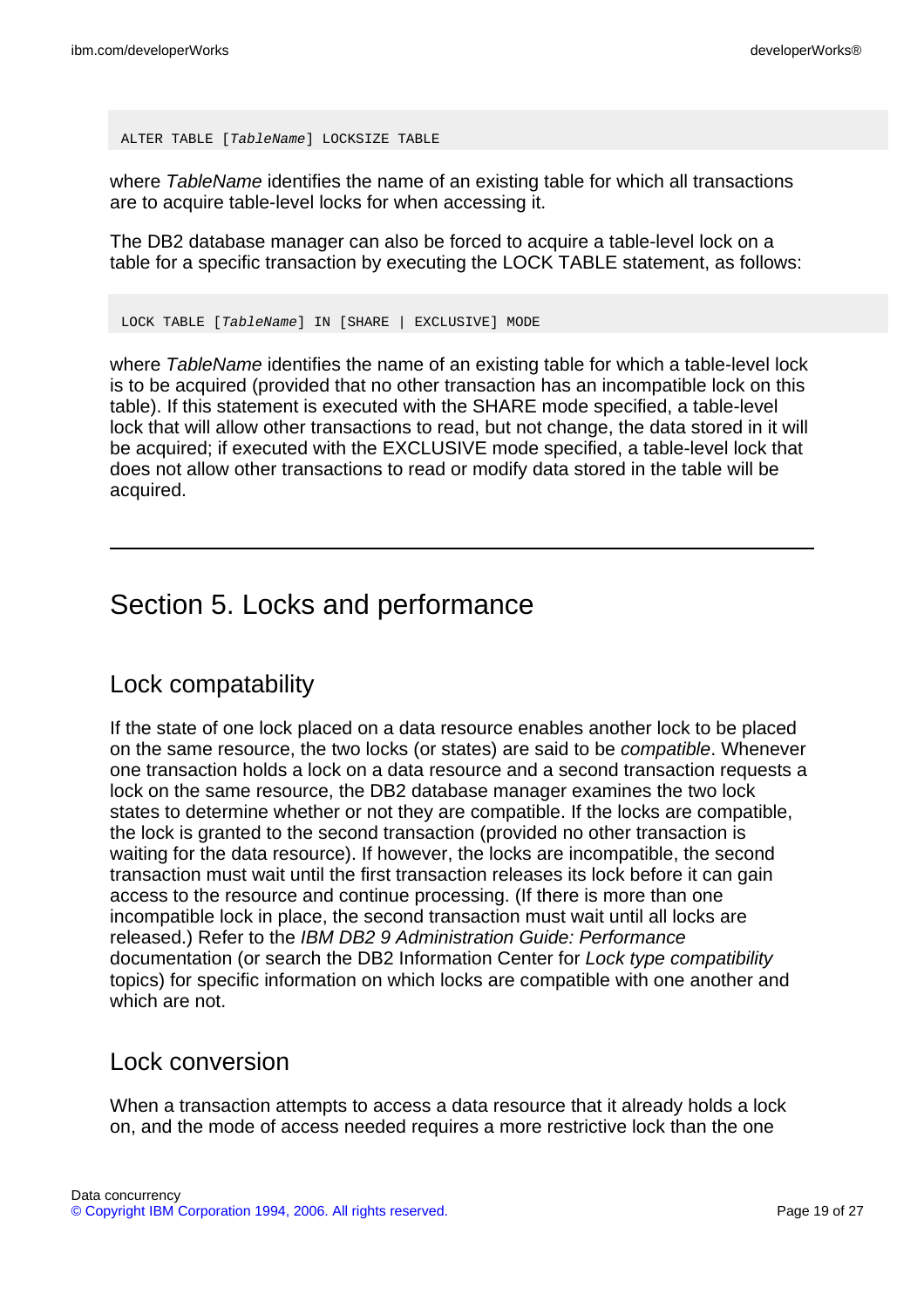already held, the state of the lock held is changed to the more restrictive state. The operation of changing the state of a lock already held to a more restrictive state is known as lock conversion. Lock conversion occurs because a transaction can hold only one lock on a data resource at a time.

In most cases, lock conversion is performed for row-level locks and the conversion process is pretty straightforward. For example, if a Share (S) or an Update (U) row-level lock is held and an Exclusive (X) lock is needed, the held lock will be converted to an Exclusive (X) lock. Intent Exclusive (IX) locks and Share (S) locks are special cases, however, since neither is considered to be more restrictive than the other. Thus, if one of these row-level locks is held and the other is requested, the held lock is converted to a Share with Intent Exclusive (SIX) lock. Similar conversions result in the requested lock state becoming the new lock state of the held lock, provided the requested lock state is more restrictive. (Lock conversion only occurs if a held lock can increase its restriction.) Once a lock's state has been converted, the lock stays at the highest state obtained until the transaction holding the lock is terminated.

## Lock escalation

All locks require space for storage; because the space available is not infinite, the DB2 database manager must limit the amount of space that can be used for locks (this is done through the maxlocks database configuration parameter). In order to prevent a specific database agent from exceeding the lock space limitations established, a process known as lock escalation is performed automatically whenever too many locks (of any type) have been acquired. Lock escalation is the conversion of several individual row-level locks within the same table to a single table-level lock. Since lock escalation is handled internally, the only externally detectable result might be a reduction in concurrent access on one or more tables.

Here's how lock escalation works: When a transaction requests a lock and the lock storage space is full, one of the tables associated with the transaction is selected, a table-level lock is acquired on its behalf, all row-level locks for that table are released (to create space in the lock list data structure), and the table-level lock is added to the lock list. If this process does not free up enough space, another table is selected and the process is repeated until enough free space is available. At that point, the requested lock is acquired and the transaction resumes execution. However, if the necessary lock space is still unavailable after all the transaction's row-level locks have been escalated, the transaction is asked (via an SQL error code) to either commit or rollback all changes that have been made since its initiation and the transaction is terminated.

# Lock timeouts

Any time a transaction holds a lock on a particular data resource (for example, a table or a row), other transactions may be denied access to that resource until the owning transaction terminates and frees all locks it has acquired. Without some sort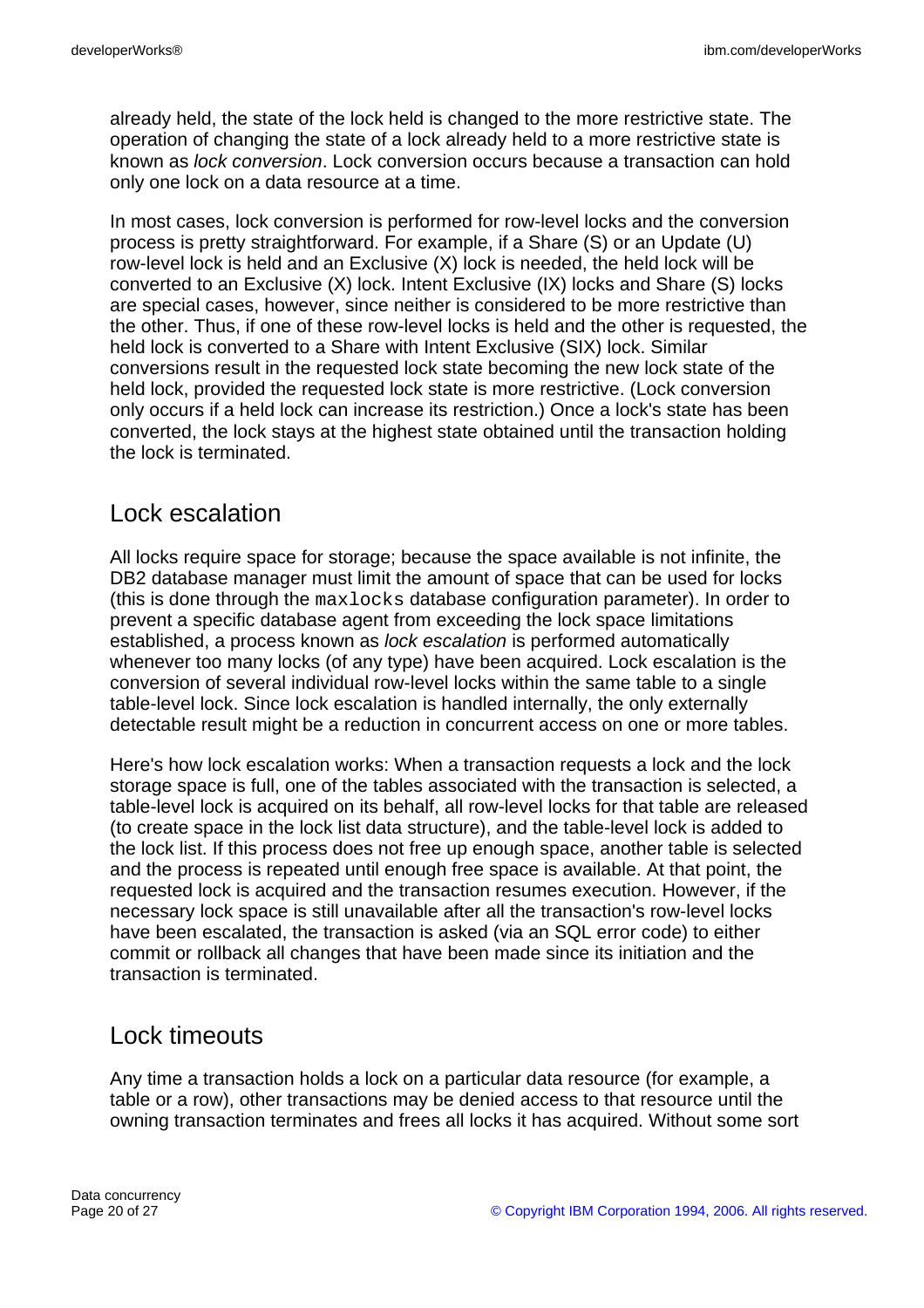of lock timeout detection mechanism in place, a transaction might wait indefinitely for a lock to be released. Such a situation might occur, for example, when a transaction is waiting for a lock that is held by another user's application to be released, and the other user has left his or her workstation without performing some interaction that would allow the application to terminate the owning transaction. Obviously, such a situation can cause poor application performance. To avoid stalling other applications when this occurs, a lock timeout value can be specified in a database's configuration file (via the locktimeout database configuration parameter). When used, this value controls the amount of time any transaction will wait to obtain a requested lock. If the desired lock is not acquired before the time interval specified elapses, the waiting application receives an error and the transaction requesting the lock is rolled back. Distributed transaction application environments are particularly prone to these types of situations; you can avoid them by using lock timeouts.

# **Deadlocks**

Although the situation of one transaction waiting indefinitely for a lock to be released by another transaction can be resolved by establishing lock timeouts, there is one scenario where contention for locks by two or more transactions cannot be resolved by a timeout. This situation is known as a deadlock, or more specifically, a deadlock cycle . The best way to illustrate how a deadlock can occur is by example: Suppose Transaction 1 acquires an Exclusive (X) lock on Table A and Transaction 2 acquires an Exclusive (X) lock on Table B. Now, suppose Transaction 1 attempts to acquire an Exclusive (X) lock on Table B and Transaction 2 attempts to acquire an Exclusive (X) lock on Table A. Processing by both transactions will be suspended until their second lock request is granted. However, because neither lock request can be granted until one of the transactions releases the lock it currently holds (by performing a commit or rollback operation), and because neither transaction can release the lock it currently holds (because both are suspended and waiting on locks), the transactions are stuck in a deadlock cycle. Figure 7 illustrates this deadlock scenario.

### **Figure 7. A deadlock cycle**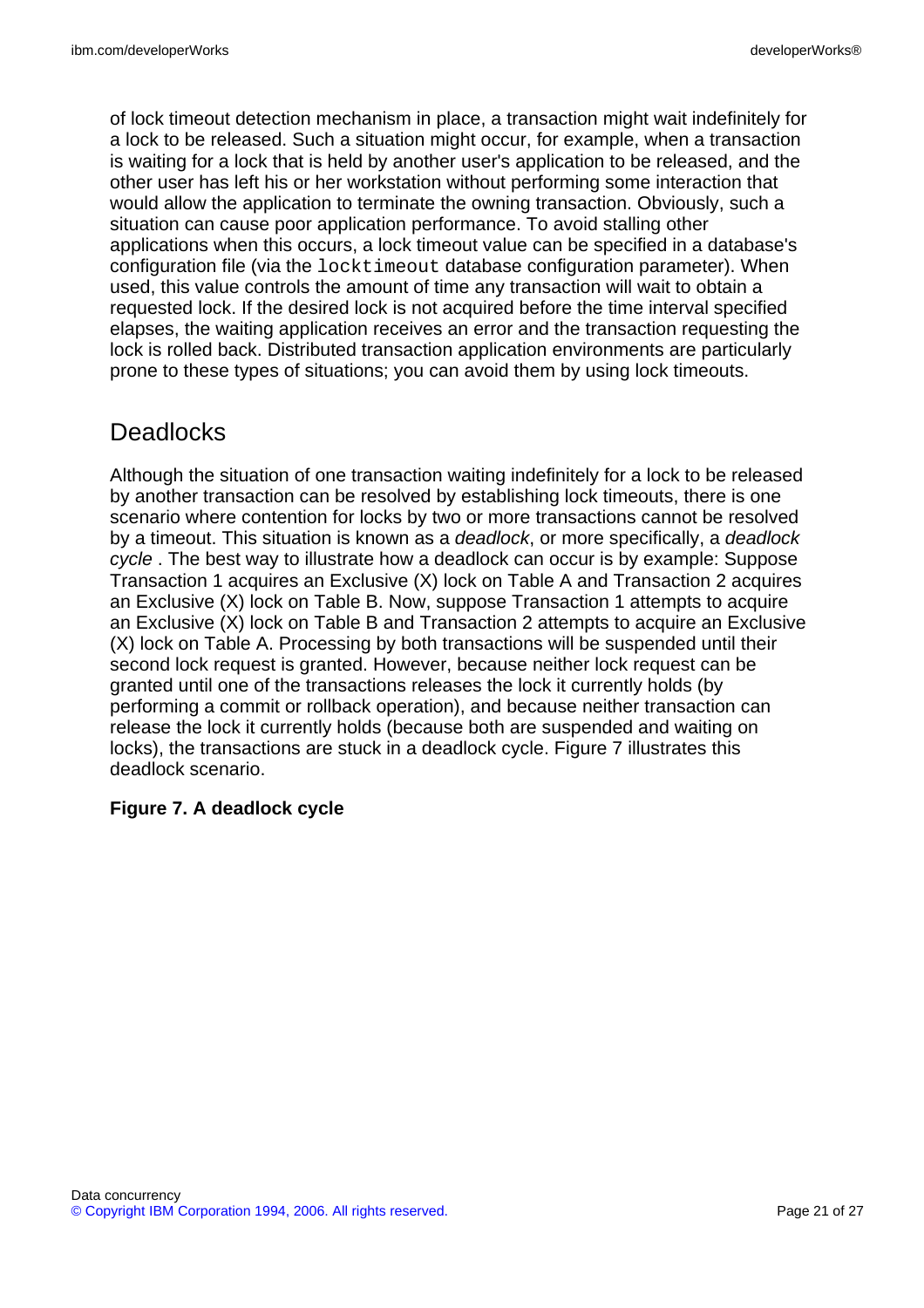

on table A

When a deadlock cycle occurs, each transaction involved will wait indefinitely for a lock to be released unless some outside agent steps in. With DB2 UDB, this agent is an asynchronous system background process that is known as the deadlock detector. The sole responsibility of the deadlock detector is to locate and resolve any deadlocks found in the locking subsystem. Each database has its own deadlock detector, which is activated as part of the database initialization process. Once activated, the deadlock detector stays "asleep" most of the time but "wakes up" at preset intervals to examine the locking subsystem for deadlock cycles. If the deadlock detector discovers that a deadlock cycle exists, it randomly selects one of the transactions in the cycle to terminate and roll back. The transaction chosen receives an SQL error code and all locks it had acquired are released; the remaining transaction(s) can then proceed because the deadlock cycle has been broken.

## Lock granularity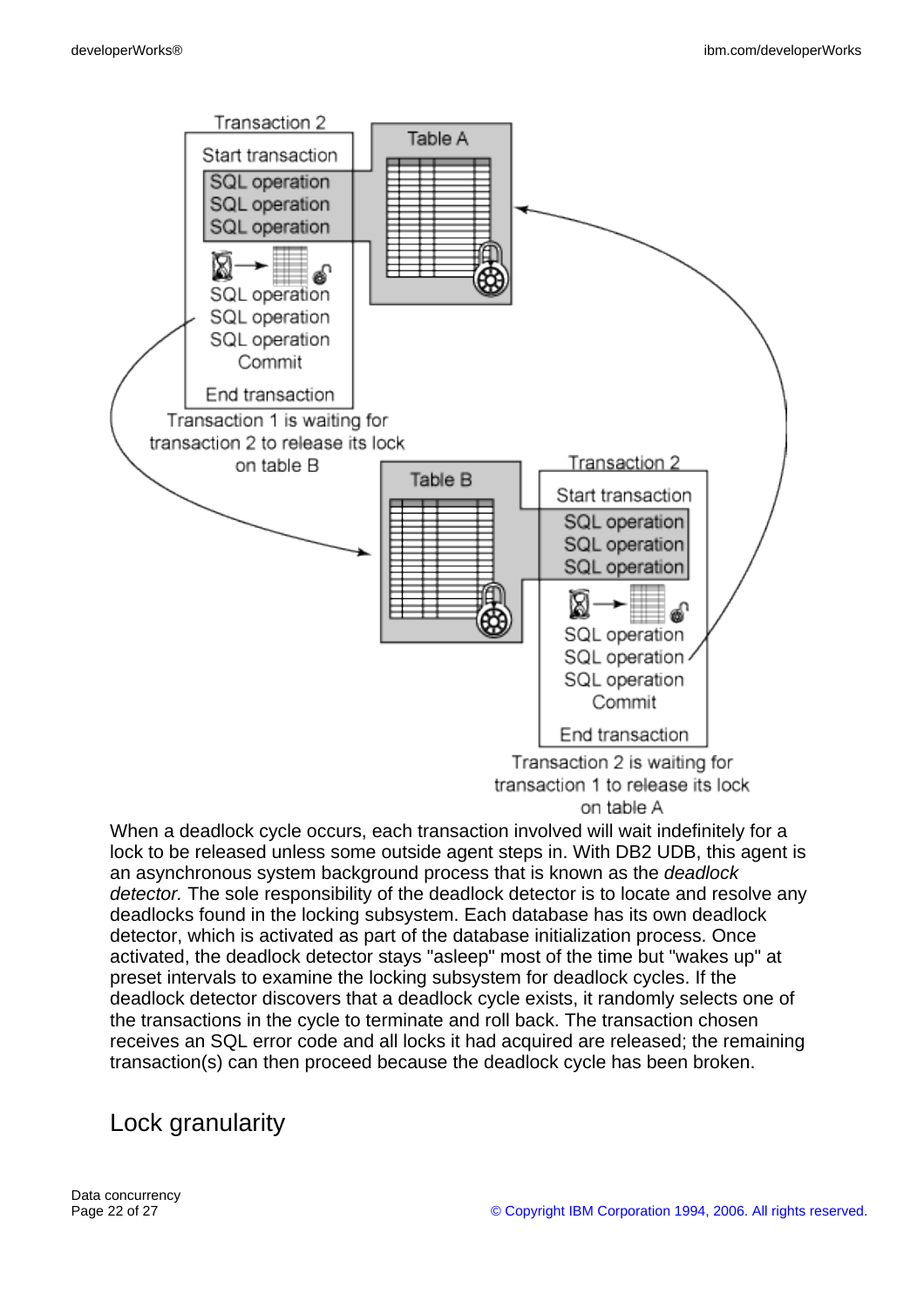It was mentioned earlier that any time a transaction holds a lock on a particular data resource, other transactions may be denied access to that resource until the owning transaction terminates. Therefore, to optimize for maximum concurrency, row-level locks are usually better than table-level locks, because they limit access to a much smaller resource. However, because each lock acquired requires some amount of processing time and storage space to acquire and manage, a single table-level lock will require less overhead than several individual row-level locks. Unless otherwise specified, row-level locks are acquired by default.

The *granularity* of locks (that is, whether row-level locks or table-level locks are acquired) can be controlled through the use of the ALTER TABLE ... LOCKSIZE TABLE, ALTER TABLE ... LOCKSIZE ROW, and LOCK TABLE statements. The ALTER TABLE ... LOCKSIZE TABLE statement provides a global approach to granularity that results in table-level locks being acquired by all transactions that access rows within a particular table. On the other hand, the LOCK TABLE statement allows table-level locks to be acquired at an individual transaction level. When either of these statements are used, a single Share (S) or Exclusive (X) table-level lock is acquired whenever a lock is needed. As a result, locking performance is usually improved, since only one table-level lock must be acquired and released instead of several different row-level locks. However, when table-level locking is used, concurrency can be decreased if long-running transactions acquire Exclusive rather than Share, table-level locks.

## Transactions and locking

From a locking standpoint, all transactions typically fall under one of the following categories:

- **Read-Only:** This refers to transactions that contain SELECT statements (which are intrinsically read-only), SELECT statements that have the FOR READ ONLY clause specified, or SQL statements that are ambiguous, but are presumed to be read-only because of the BLOCKING option specified as part of the precompile and/or bind process.
- **Intent-To-Change:** This refers to transactions that contain SELECT statements that have the FOR UPDATE clause specified, or SQL statements that are ambiguous, but are presumed to be intended for change because of the way they are interpreted by the SQL precompiler.
- **Change:** This refers to transactions that contain INSERT, UPDATE, and/or DELETE statements, but not UPDATE ... WHERE CURRENT OF ... or DELETE ... WHERE CURRENT OF ... statements.
- **Cursor-Controlled:** This refers to transactions that contain UPDATE ... WHERE CURRENT OF ... and DELETE ... WHERE CURRENT OF ... statements.

Read-Only transactions typically use Intent Share (IS) and/or Share (S) locks. Intent-To-Change transactions, on the other hand, use Update (U), Intent Exclusive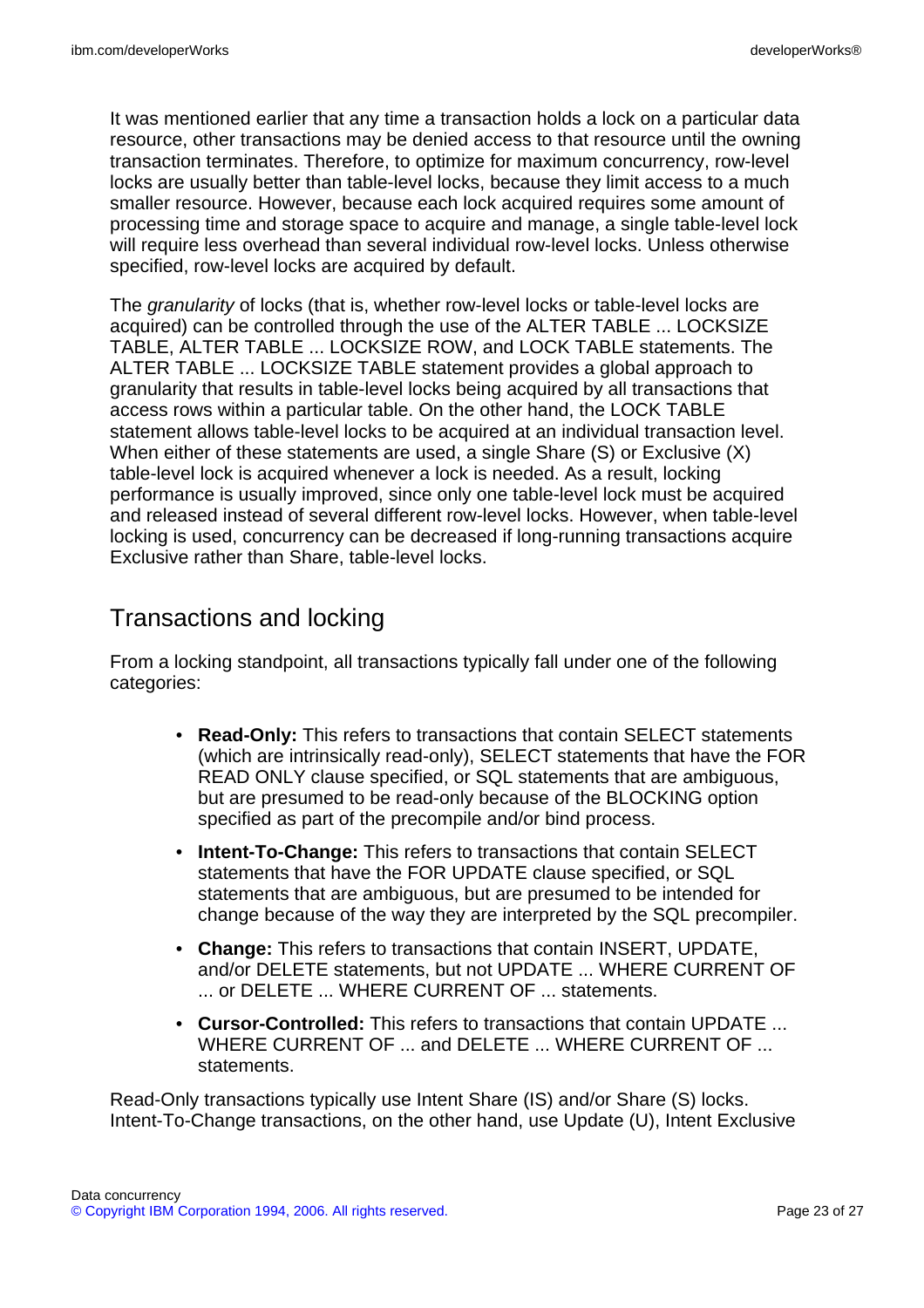(IX), and Exclusive (X) locks for tables, and Share (S), Update (U), and Exclusive (X) locks for rows. Change transactions tend to use Intent Exclusive (IX) and/or Exclusive (X) locks, while Cursor Controlled transactions often use Intent Exclusive (IX) and/or Exclusive (X) locks.

When an SQL statement is prepared for execution, the DB2 optimizer explores various ways to satisfy that statement's request and estimates the execution cost involved for each approach. Based on this evaluation, the DB2 optimizer then selects what it believes to be the optimal access plan. (The access plan specifies the operations required and the order in which those operations are to be performed to resolve an SQL request.) An access plan can use one of two ways to access data in a table: by directly reading the table (which is known as performing a table or a relation scan ), or by reading an index on that table and then retrieving the row in the table to which a particular index entry refers (which is known as performing an index scan ).

The access path chosen by the DB2 optimizer, which is often determined by the database's design, can have a significant impact on the number of locks acquired and the lock states used. For example, when an index scan is used to locate a specific row, the DB2 database manager will most likely acquire one or more Intent Share (IS) row-level locks. However, if a table scan is used, because the entire table must be scanned, in sequence, to locate a specific row, the DB2 database manager may opt to acquire a single Share (S) table-level lock.

# Section 6. Summary

This tutorial was designed to introduce you to the concept of data consistency and to the various mechanisms that are used by DB2 9 to maintain database consistency in both single- and multi-user environments. A database can become inconsistent if a user forgets to make all necessary changes, if the system crashes while a user is in the middle of making changes, or if a database application for some reason stops prematurely. Inconsistency can also occur when several users/applications access the same data resource at the same time. For example, one user might read another user's changes before all tables have been properly updated and take some inappropriate action or make an incorrect change based on the premature data values read. In an effort to prevent data inconsistency, particularly in a multi-user environment, the developers of DB2 9 incorporated the following data consistency support mechanisms into its design:

- Transactions
- Isolation levels
- Locks

A transaction (also known as a unit of work) is a recoverable sequence of one or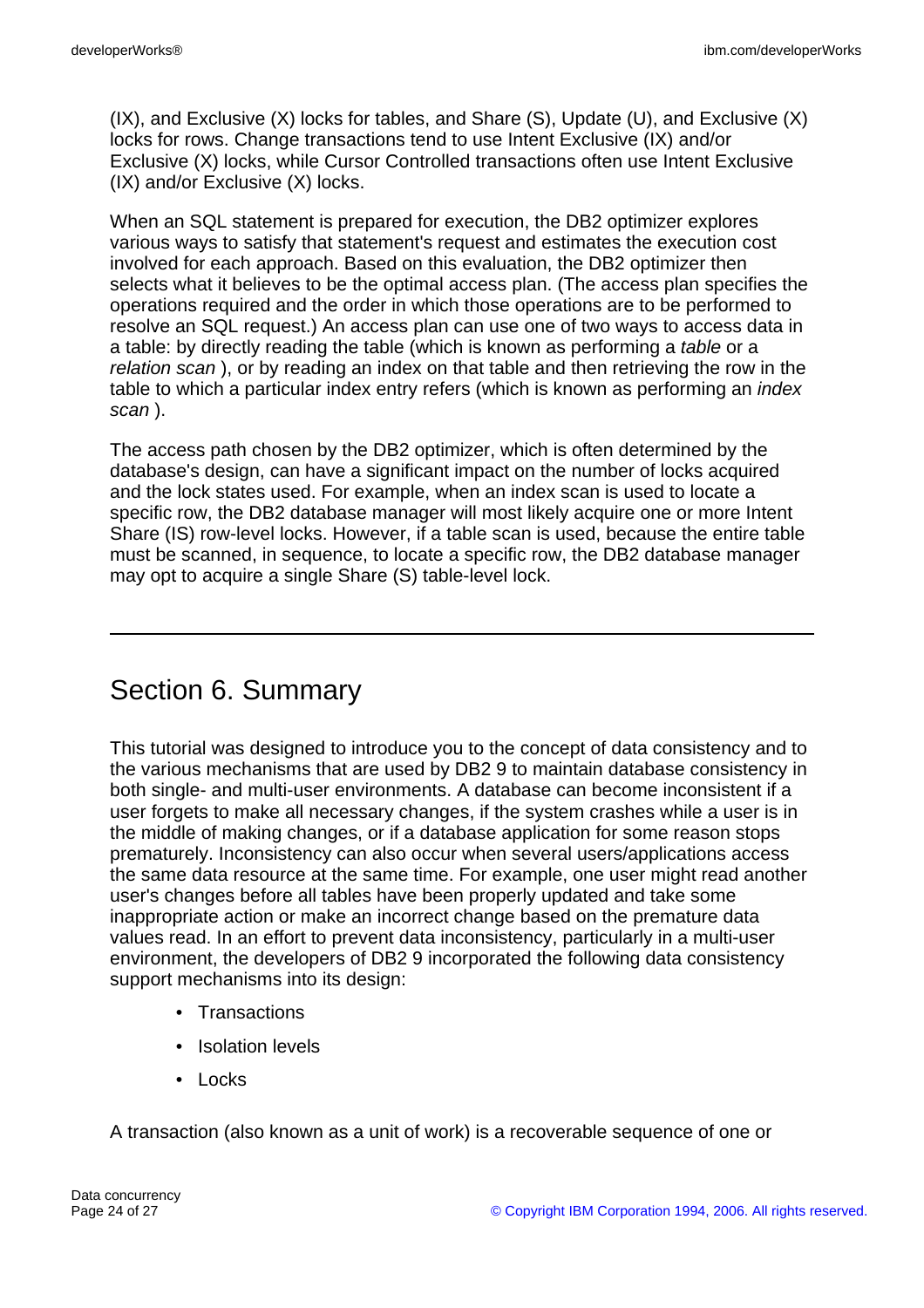more SQL operations that are grouped together as a single unit, usually within an application process. The initiation and termination of a transaction define the points of database consistency; either the effects of all SQL operations performed within a transaction are applied to the database (committed), or the effects of all SQL operations performed are completely undone and thrown away (rolled back). In either case, the database is guaranteed to be in a consistent state at the completion of each transaction.

Maintaining database consistency and data integrity, while allowing more than one application to access the same data at the same time, is known as concurrency. With DB2, concurrency is enforced through the use of isolation levels. Four different isolation levels are available:

- Repeatable read
- Read stability
- Cursor stability
- Uncommitted read

The repeatable read isolation level prevents all phenomena, but greatly reduces the level of concurrency (the number of transactions that can access the same resource simultaneously) available. The uncommitted read isolation level provides the greatest level of concurrency, but allows dirty reads, nonrepeatable reads, and phantoms to occur.

Along with isolation levels, DB2 provides concurrency in multi-user environments through the use of locks. A lock is a mechanism that is used to associate a data resource with a single transaction, for the purpose of controlling how other transactions interact with that resource while it is associated with the transaction that owns the lock. Several different types of locks are available:

- Intent None (IN)
- Intent Share (IS)
- Next Key Share (NS)
- Share (S)
- Intent Exclusive (IX)
- Share with Intent Exclusive (SIX)
- Update (U)
- Next Key Weak Exclusive (NW)
- Exclusive (X)
- Weak Exclusive (W)
- Super Exclusive (Z)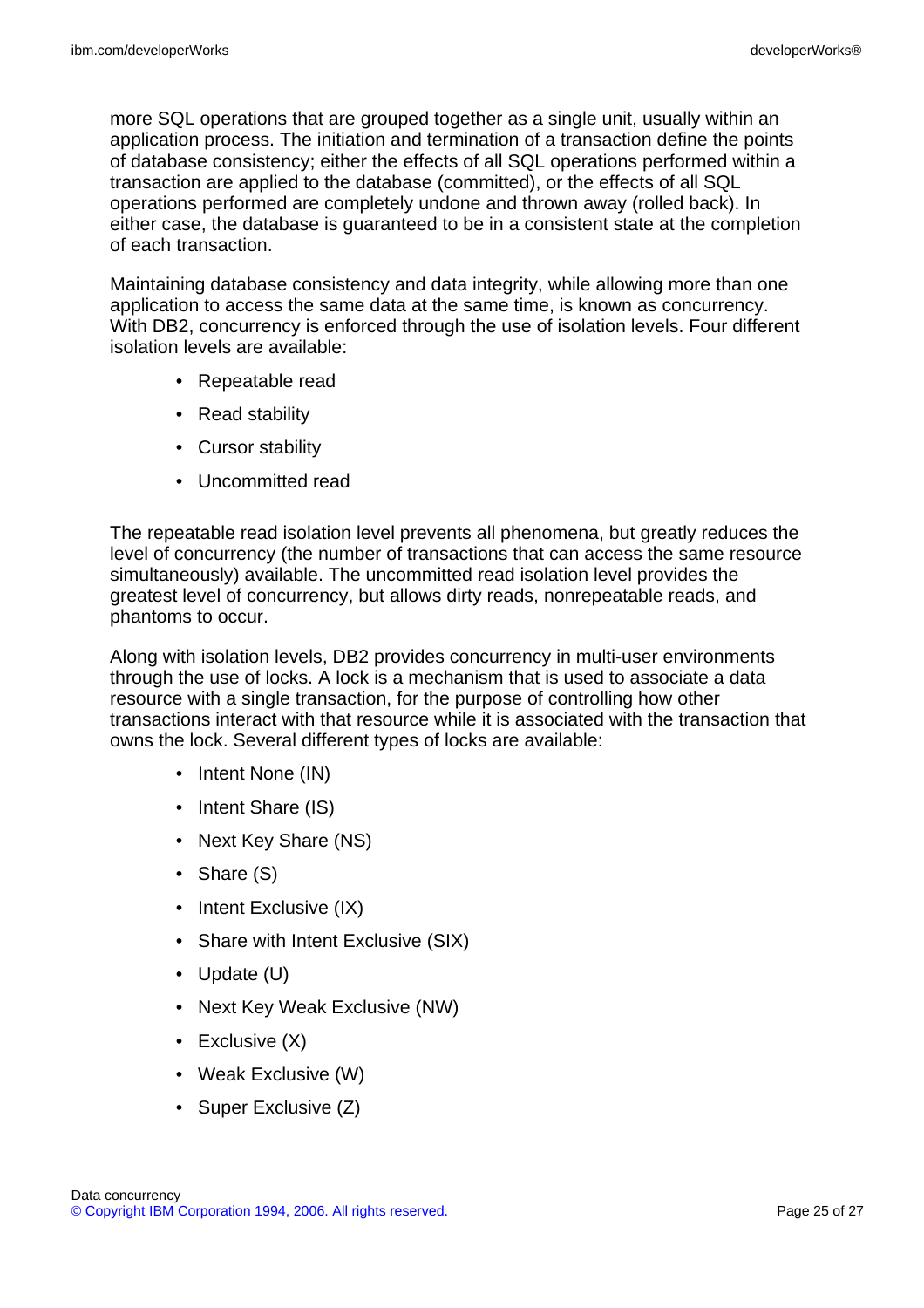To maintain data integrity, the DB2 database manager acquires locks implicitly, and all locks acquired remain under the DB2 database manager's control. Locks can be placed on tablespaces, tables, and rows.

To optimize for maximum concurrency, row-level locks are usually better than table-level locks, because they limit access to a much smaller resource. However, because each lock acquired requires some amount of storage space and processing time to manage, a single table-level lock will require less overhead than several individual row-level locks.